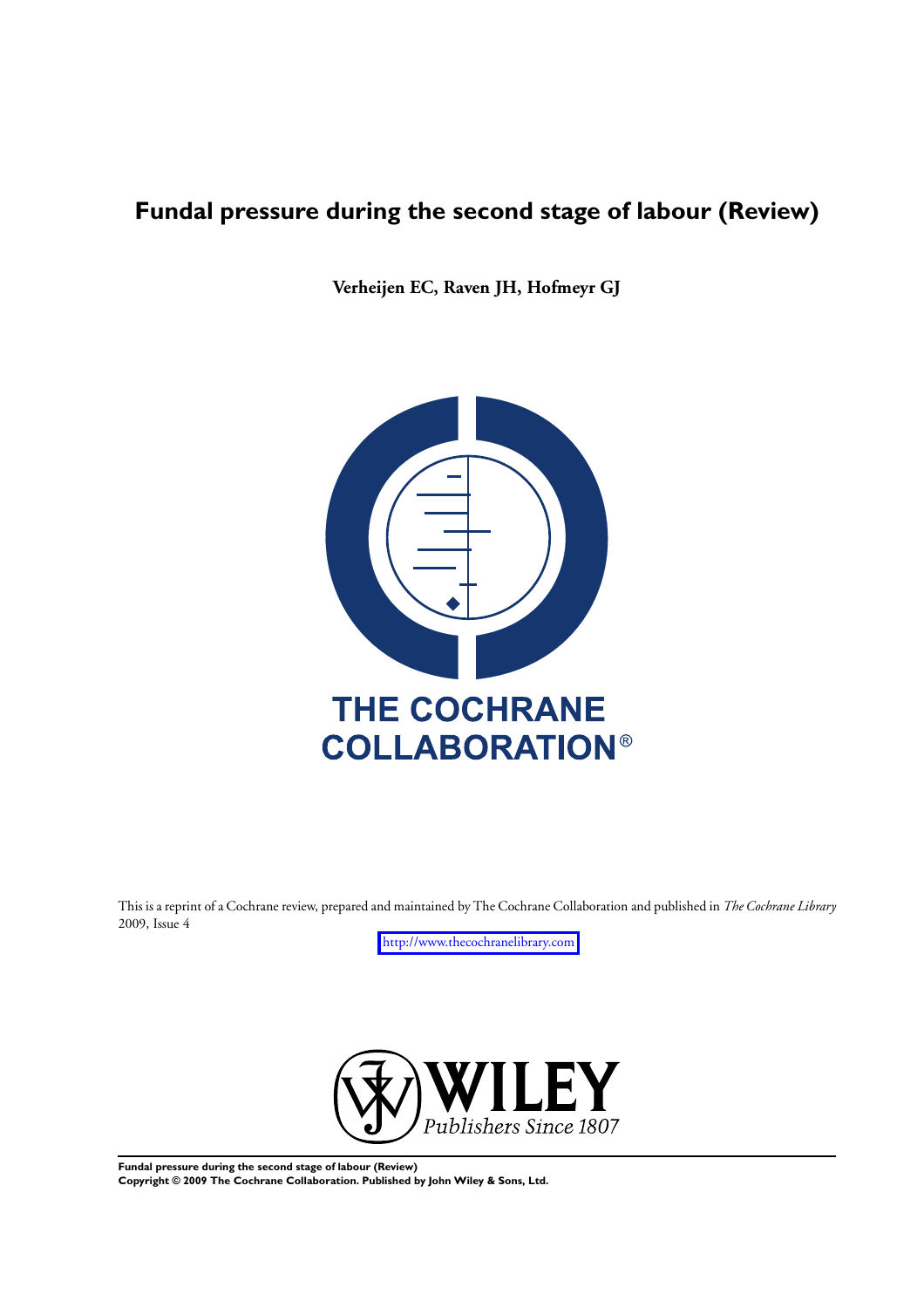# **TABLE OF CONTENTS**

|                                                                                                                            | 2            |
|----------------------------------------------------------------------------------------------------------------------------|--------------|
|                                                                                                                            |              |
|                                                                                                                            |              |
|                                                                                                                            |              |
|                                                                                                                            |              |
|                                                                                                                            |              |
|                                                                                                                            |              |
|                                                                                                                            |              |
|                                                                                                                            |              |
|                                                                                                                            | $\mathbf{8}$ |
|                                                                                                                            | 11           |
| Analysis 2.1. Comparison 2 Fundal pressure by inflatable girdle versus no fundal pressure, Outcome 1 Operative delivery.   | 12           |
| Analysis 2.2. Comparison 2 Fundal pressure by inflatable girdle versus no fundal pressure, Outcome 2 Anal sphincter        |              |
|                                                                                                                            | 13           |
| Analysis 2.3. Comparison 2 Fundal pressure by inflatable girdle versus no fundal pressure, Outcome 3 Intact perineum.      | 13           |
| Analysis 2.4. Comparison 2 Fundal pressure by inflatable girdle versus no fundal pressure, Outcome 4 Episiotomy. .         | 14           |
| Analysis 2.5. Comparison 2 Fundal pressure by inflatable girdle versus no fundal pressure, Outcome 5 Postpartum            |              |
|                                                                                                                            | 14           |
| Analysis 2.6. Comparison 2 Fundal pressure by inflatable girdle versus no fundal pressure, Outcome 6 Apgar score less than |              |
|                                                                                                                            | 15           |
| Analysis 2.7. Comparison 2 Fundal pressure by inflatable girdle versus no fundal pressure, Outcome 7 Low arterial cord     |              |
|                                                                                                                            | 15           |
| Analysis 2.8. Comparison 2 Fundal pressure by inflatable girdle versus no fundal pressure, Outcome 8 Admission to          |              |
|                                                                                                                            | 16           |
|                                                                                                                            | 16           |
| CONTRIBUTIONS OF AUTHORS (et al., et al., et al., et al., et al., et al., et al., et al., et al., et al., et a             | 16           |
|                                                                                                                            | 16           |
|                                                                                                                            | 16           |
| <b>INDEX TERMS</b>                                                                                                         | 17           |

**Fundal pressure during the second stage of labour (Review) i Copyright © 2009 The Cochrane Collaboration. Published by John Wiley & Sons, Ltd.**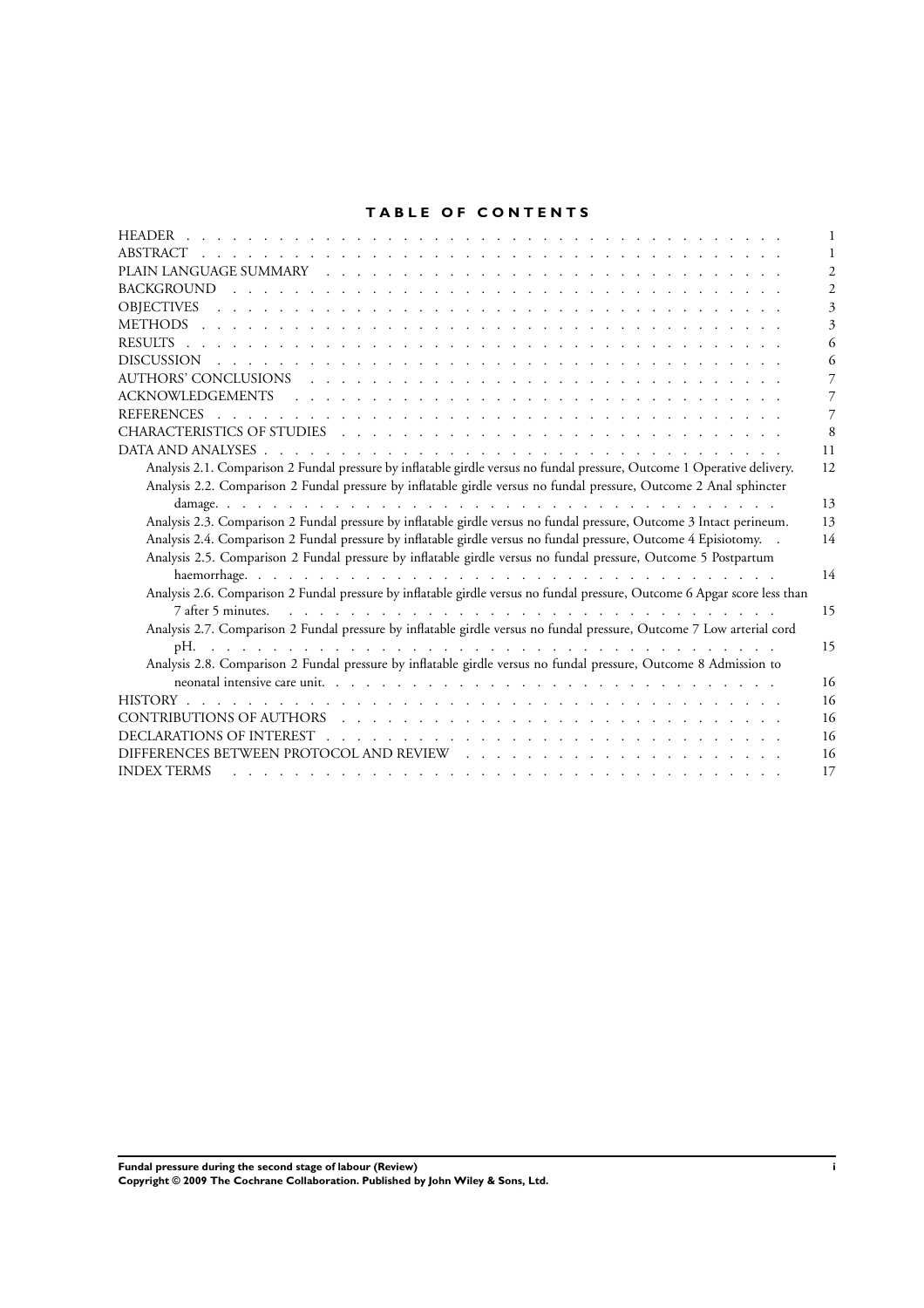**[Intervention Review]**

# **Fundal pressure during the second stage of labour**

Evelyn C Verheijen $^1$ , Joanna H Raven $^2$ , G Justus Hofmeyr $^3$ 

<sup>1</sup>Women's Health Care, Royal Bolton Hospital, Farnworth, UK. <sup>2</sup>International Health, Liverpool School of Tropical Medicine, Liverpool, UK.<sup>3</sup> Department of Obstetrics and Gynaecology, East London Hospital Complex, University of the Witwatersrand, University of Fort Hare, Eastern Cape Department of Health, East London, South Africa

Contact address: Evelyn C Verheijen, Women's Health Care, Royal Bolton Hospital, Minerva Road, Farnworth, Bolton, BL4 0JR, UK. [evver50@hotmail.com](mailto:evver50@hotmail.com).

**Editorial group:** Cochrane Pregnancy and Childbirth Group. **Publication status and date:** New, published in Issue 4, 2009. **Review content assessed as up-to-date:** 25 May 2009.

**Citation:** Verheijen EC, Raven JH, Hofmeyr GJ. Fundal pressure during the second stage of labour. *Cochrane Database of Systematic Reviews* 2009, Issue 4. Art. No.: CD006067. DOI: 10.1002/14651858.CD006067.pub2.

Copyright © 2009 The Cochrane Collaboration. Published by John Wiley & Sons, Ltd.

# **A B S T R A C T**

#### **Background**

Fundal pressure during the second stage of labour involves application of manual pressure to the uppermost part of the uterus directed towards the birth canal in an attempt to assist spontaneous vaginal delivery and avoid prolonged second stage or the need for operative delivery. Fundal pressure has also been applied using an inflatable girdle. A survey in the United States found that 84% of the respondents used fundal pressure in their obstetric centres.There is little evidence to demonstrate that the use of fundal pressure is effective to improve maternal and/or neonatal outcomes. Several anecdotal reports suggest that fundal pressure is associated with maternal and neonatal complications: for example, uterine rupture, neonatal fractures and brain damage. There is a need for objective evaluation of the effectiveness and safety of fundal pressure in the second stage of labour.

### **Objectives**

To determine the benefits and adverse effects of fundal pressure in the second stage of labour.

#### **Search strategy**

We searched the Cochrane Pregnancy and Childbirth Group's Trials Register (November 2008).

#### **Selection criteria**

Randomised and quasi-randomised controlled trials of fundal pressure versus no fundal pressure in women in the second stage of labour with singleton cephalic presentation.

#### **Data collection and analysis**

Three review authors independently assessed for inclusion all the potential studies. We extracted the data using a pre-designed form. We entered data into Review Manager software and checked for accuracy.

#### **Main results**

We excluded two of three identified trials from the analyses for methodological reasons. This left no studies on manual fundal pressure. We included one study (500 women) of fundal pressure by means of an inflatable belt versus no fundal pressure to reduce operative delivery rates. The methodological quality of the included study was good.

**Fundal pressure during the second stage of labour (Review) 1**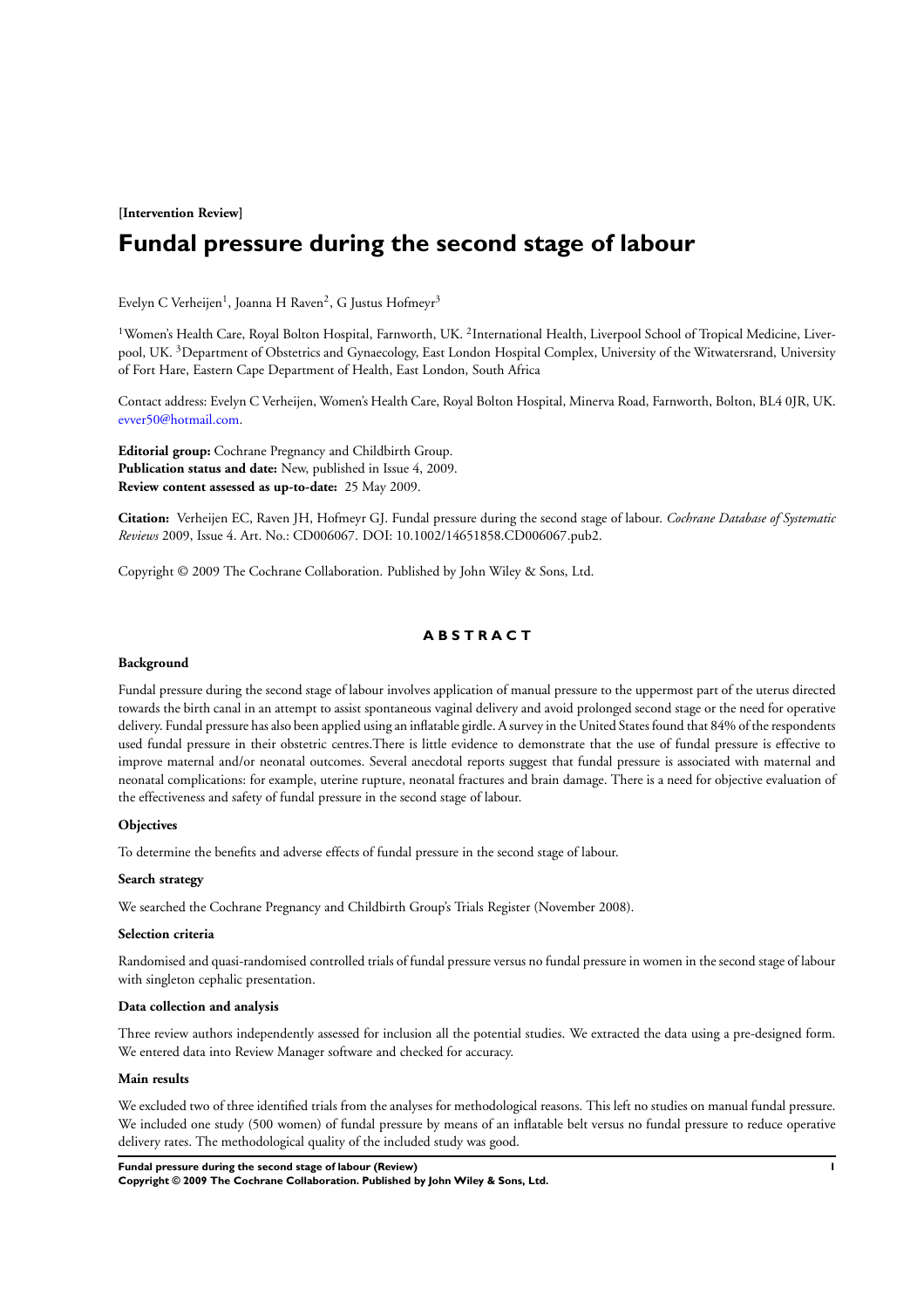Use of the inflatable belt did not change the rate of operative deliveries (RR 0.94, 95% CI 0.80 to 1.11). Fetal outcomes in terms of five-minute Apgar scores below seven (RR 4.62, 95% CI 0.22 to 95.68), low arterial cord pH (RR 0.47, 95% CI 0.09 to 2.55) and admission to the neonatal unit (RR 1.48, 95% CI 0.49 to 4.45) were also not different between the groups. There was no severe neonatal or maternal mortality or morbidity. There was an increase in intact perineum (RR 1.73, 95% CI 1.07 to 2.77), as well as anal sphincter tears (RR 15.69, 95% CI 2.10 to 117.02) in the belt group. There were no data on long-term outcomes.

### **Authors' conclusions**

There is no evidence available to conclude on beneficial or harmful effects of manual fundal pressure. Good quality randomised controlled trials are needed to study the effect of manual fundal pressure. Fundal pressure by an insufflatable belt during the second stage of labour does not appear to increase the rate of spontaneous vaginal births in women with epidural analgesia. There is insufficient evidence regarding safety for the baby. The effects on the maternal perineum are inconclusive.

# **P L A I N L A N G U A G E S U M M A R Y**

### **Fundal pressure during the second stage of labour for improving maternal and fetal outcomes**

Fundal pressure involves using the hands (manual fundal pressure) to push on the upper part of the uterus and down toward the birth canal. It is used during the second stage of labour to shorten the labour and assist in vaginal birth, either as routine practice or because of complications such as fetal distress, failure to progress, maternal exhaustion, or medical conditions where prolonged pushing is contraindicated, for example if the mother has heart disease. Also an inflatable girdle has been used in research settings to provide fundal pressure.

Potential risks with its use include uterine rupture, anal sphincter damage, newborn fractures or brain damage, and increased blood transfusion between the mother and her unborn baby. This may be important with rhesus factor or when the mother has HIV, hepatitis B or other viral disease.

The review authors found no trials on the more widely used manual fundal pressure. There was only one controlled trial studying fundal pressure by inflatable belt. It involved 500 women who had epidural analgesia and were in the second stage of labour. The methodological quality of the trial was good. The number of women experiencing spontaneous vaginal births was similar with or without applying fundal pressure. The trial did not provide sufficient evidence to determine any safety issues of the manoeuvre for the baby, measured as low Apgar scores, low arterial fetal cord pH, or admission to the neonatal unit. Blinding was not possible with this intervention. It may have been perceived that the belt was 'doing the work' so that the women pushed less hard and the midwives encouraged them less enthusiastically. The number of women with an intact perineum increased with use of the belt but also anal sphincter tears increased, all but one associated with an instrumental delivery.

# **B A C K G R O U N D**

Fundal pressure during the second stage of labour is a controversial manoeuvre. The obstetric technique involves application of manual pressure to the uppermost part of the uterus directed towards the birth canal in an attempt to shorten the second stage. The clinical indications for this attempt can be fetal distress, failure to progress in the second stage of labour and/or maternal exhaustion or medical conditions whereby (prolonged) pushing is contraindicated, for example, maternal heart disease [\(Cosner 1996](#page-8-0); [Simpson](#page-8-0) [2001](#page-8-0)). In research settings, fundal pressure has also been applied using an inflatable girdle.

The practice varies greatly between countries. Manual fundal pressure is frequently used in settings where other interventions, like instrumental deliveries, are not readily available, or cannot be performed because of professional staff shortage. While in many lowand middle-income countries the manoeuvre appears to be routine practice during vaginal births [\(Goldman 2003](#page-8-0); [Miller 2003](#page-8-0)), in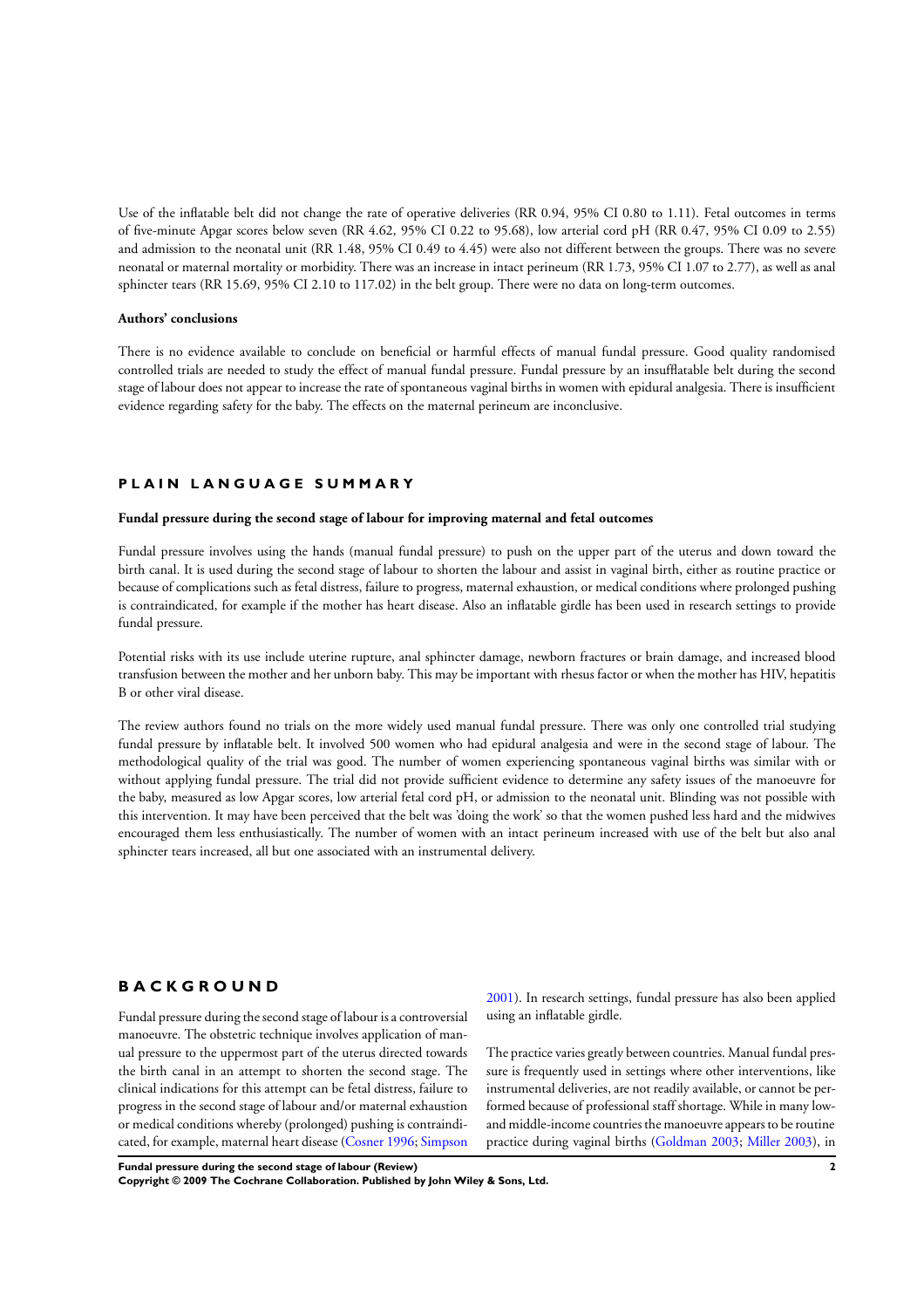some, mainly English-speaking, Western countries, it is seen as an obsolete procedure ([Alran 2002;](#page-8-0) [Buhimschi 2002](#page-8-0)). In the US and the UK for example, this may be because of the intense medicolegal climate in those countries, and the complications supposedly arising from the manoeuvre, as described below. A postpartum follow-up survey in the United States in 2005 found that 17% of the respondents had experienced fundal pressure during the second stage of their delivery ([Declerck 2006](#page-8-0) ). In 4% of all vaginal births between 1994 and 1995 in the Netherlands, fundal pressure was recorded ([De Leeuw 2001](#page-8-0)). A study in Austria found the manoeuvre being practiced in up to 23% of vaginal births in the university hospital ([Schulz-Lobmeyr 1999\)](#page-8-0). A United Nations Population Fund study of childbirth practices and experiences in rural central Bangladesh found the use of fundal pressure and tight abdominal bands to be prevalent [\(Goodburn 1995\)](#page-8-0).

There is little evidence to demonstrate that the use of fundal pressure is effective in shortening the second stage. A study in the US examining intrauterine pressure found that fundal pressure during the contraction increased the expulsive force on average by 28%. The authors go on to suggest that fundal pressure may reduce the risks associated with either a prolonged second stage or the resulting operative procedures [\(Buhimschi 2002](#page-8-0)). However, an observational study found the second stage to be longer in those cases where fundal pressure was used [\(Cosner 1996\)](#page-8-0). This may reflect selection bias rather than failure of the procedure, as fundal pressure would tend to be used in the more difficult deliveries.

More relevant than the effect of fundal pressure on length of second stage is its effect on maternal and neonatal outcome. Several anecdotal reports suggest that fundal pressure is associated with maternal and neonatal complications, for example, uterine rupture ([Pan 2002](#page-8-0); [Vangeenderhuysen 2002\)](#page-8-0), neonatal fractures and brain damage ([Amiel-Tyson 1988\)](#page-8-0). An increased risk of anal sphincter damage has been reported [\(Cosner 1996;](#page-8-0) [De Leeuw](#page-8-0) [2001](#page-8-0); [Zetterstrom 1999\)](#page-8-0). Confounding factors, including birthweight, length of second stage, and malpresentation, which could have influenced the birth attendant's decision to perform fundal pressure, are not corrected for in these observational studies. On the other hand, if fundal pressure could prevent instrumental delivery, the risk of a third-degree tear as a result of the instrument used would also be decreased.

Another concern is that fundal pressure might increase feto-maternal or maternal-fetal transfusion. No evidence has been found of increased transfusion of blood from mother to baby during external cephalic version, which also involves manual pressure on the uterus [\(Holmes 2004\)](#page-8-0). Fundal pressure at the time of caesarean section does not increase the amount of transplacental micro transfusion ([Owens 2003](#page-8-0)). Although this is a reassuring finding, it is still unclear whether or not fundal pressure at vaginal birth increases the risk of rhesus isoimmunisation and of vertical transmission of viruses such as HIV and hepatitis B.

Discomfort or pain from excessive pressure on the mother's abdomen is also a matter for concern.

The effectiveness or otherwise of fundal pressure is particularly relevant in low-resource settings where, in the presence of prolonged second stage of labour or fetal distress, the options of assisted delivery or caesarean section are not available. If effective and safe, fundal pressure may be the only option, which may reduce perinatal mortality and morbidity.

There is a need for objective evaluation of the effectiveness and safety of fundal pressure in the second stage of labour.

# **O B J E C T I V E S**

To determine if fundal pressure is effective in achieving spontaneous vaginal birth, and preventing prolonged second stage or the need for operative delivery.

To explore maternal and neonatal adverse effects related to fundal pressure.

# **M E T H O D S**

#### **Criteria for considering studies for this review**

#### **Types of studies**

Randomised controlled trials. Due to the expected paucity of trials, we also considered quasi-randomised controlled trials.

### **Types of participants**

Women in second stage of labour with singleton cephalic presentation. We will include women of all gestations and parity. We excluded women who received fundal pressure at caesarean section and after delivery of the fetal head, or for shoulder dystocia.

#### **Types of interventions**

Fundal pressure versus no fundal pressure, where fundal pressure is defined as manual pressure on the fundus of the uterus towards the birth canal in the second stage of labour, with the aim to expedite birth of the baby. This fundal pressure is also known as the 'Kristeller manoeuvre'.

Fundal pressure applied by means of an inflatable girdle was assessed as a separate intervention.

**Fundal pressure during the second stage of labour (Review) 3 Copyright © 2009 The Cochrane Collaboration. Published by John Wiley & Sons, Ltd.**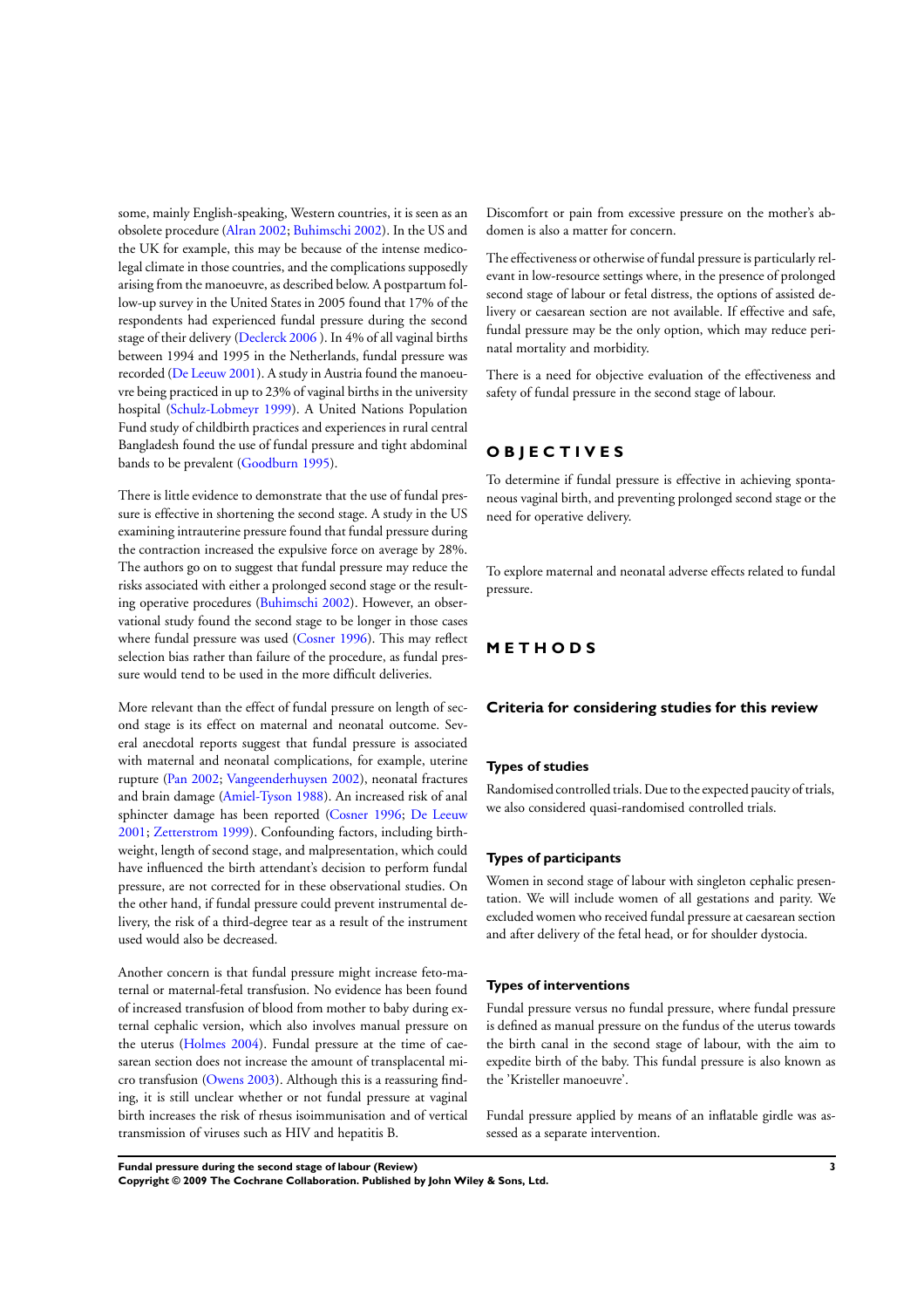### **Types of outcome measures**

#### **Primary outcomes**

### **Maternal**

### *Short-term outcomes*

1. No spontaneous vaginal birth within a specified time, as defined by the trial authors 2. Operative delivery

- Instrumental delivery
- Caesarean section

#### **Neonatal**

- 1. Low arterial cord pH, as defined by trial authors
- 2. Apgar score less than seven after five minutes

#### **Secondary outcomes**

#### **Maternal**

- 1. Duration of active second stage
- 2. Use of other interventions
	- Episiotomy
- 3. Soft tissue damage
	- Perineal/vaginal/anal sphincter
	- Uterine
- 4. Postpartum haemorrhage as defined by trial authors
- 5. Severe maternal morbidity or death
- 6. Pain, after enrolment, as defined by trial authors
- 7. Maternal satisfaction as defined by trial authors

#### *Long-term outcomes*

- 1. Faecal incontinence
- 2. Urinary incontinence
- 3. Dyspareunia

#### **Neonatal**

- 1. Neonatal trauma
	- Fractures
	- Haematoma
- 2. Neonatal encephalopathy, as defined by trial authors
- 3. Requiring admission to neonatal intensive care unit
- 4. HIV/hepatitis B or C infection (in populations with high prevalence)

5. Baby death

- Stillbirth
- Neonatal death
- 

# **Search methods for identification of studies**

#### **Electronic searches**

We searched the Cochrane Pregnancy and Childbirth Group's Trials Register by contacting the Trials Search Co-ordinator (November 2008).

The Cochrane Pregnancy and Childbirth Group's Trials Register is maintained by the Trials Search Co-ordinator and contains trials identified from:

- 1. quarterly searches of the Cochrane Central Register of Controlled Trials (CENTRAL);
	- 2. weekly searches of MEDLINE;

3. handsearches of 30 journals and the proceedings of major conferences;

4. weekly current awareness alerts for a further 44 journals plus monthly BioMed Central email alerts.

Details of the search strategies for CENTRAL and MEDLINE, the list of handsearched journals and conference proceedings, and the list of journals reviewed via the current awareness service can be found in the 'Specialized Register' section within the editorial information about the [Cochrane Pregnancy and Childbirth](http://www.mrw.interscience.wiley.com/cochrane/clabout/articles/preg/frame.html) [Group](http://www.mrw.interscience.wiley.com/cochrane/clabout/articles/preg/frame.html).

Trials identified through the searching activities described above are each assigned to a review topic (or topics). The Trials Search Co-ordinator searches the register for each review using the topic list rather than keywords.

We did not apply any language restrictions.

## **Data collection and analysis**

#### **Selection of studies**

Three review authors (Evelyn Verheijen (EV), Joanna Raven (JR) and Princess Jafta (PJ)) independently assessed for inclusion all the

**Fundal pressure during the second stage of labour (Review) 4**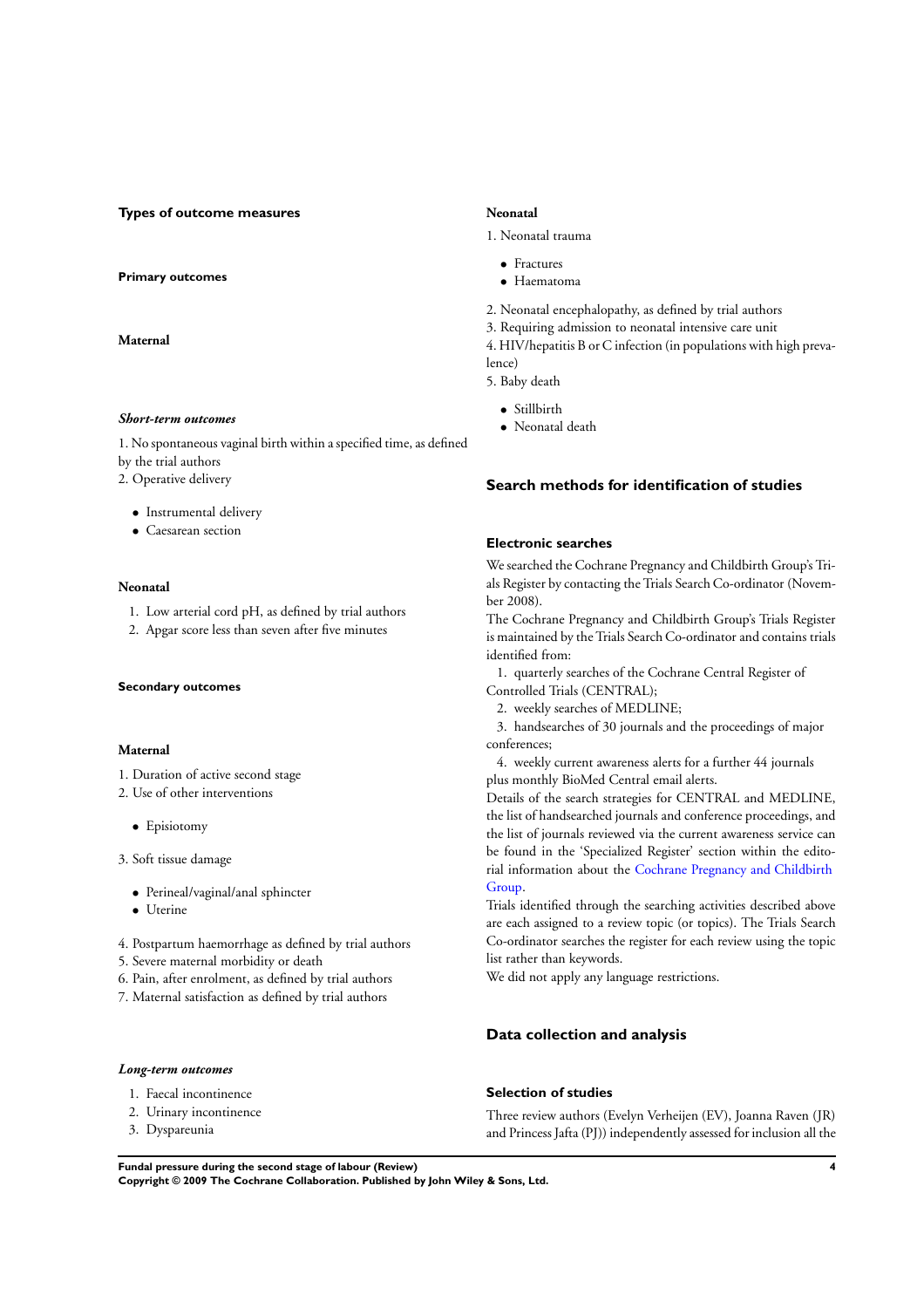potential studies we identified as a result of the search strategy. We resolved any disagreement through discussion.

#### **Data extraction and management**

We designed a form to extract data. For eligible studies, three review authors (EV, JR and PJ) extracted the data using the agreed form. We resolved discrepancies through discussion. We entered data into Review Manager software [\(RevMan 2008](#page-8-0)) and checked for accuracy.

When information regarding any of the above was unclear, we contacted authors of the original reports to provide further details.

#### **Assessment of risk of bias in included studies**

Three review authors independently assessed risk of bias for the included study using the criteria outlined in the *Cochrane Handbook for Systematic Reviews of Interventions* [\(Higgins 2008](#page-8-0)).

### **(1) Sequence generation (checking for possible selection bias)**

We described for the included study the methods used to generate the allocation sequence in sufficient detail to allow an assessment of whether it should produce comparable groups. We assessed the methods as:

• adequate (any truly random process, e.g. random number table; computer random number generator);

- inadequate (any non-random process, e.g. odd or even date of birth; hospital or clinic record number); or
	- unclear.

# **(2) Allocation concealment (checking for possible selection bias)**

We described for the included study the method used to conceal the allocation sequence in sufficient detail and determine whether intervention allocation could have been foreseen in advance of, or during recruitment, or changed after assignment. We assessed the methods as:

• adequate (e.g. telephone or central randomisation; consecutively numbered sealed opaque envelopes);

• inadequate (open random allocation; unsealed or nonopaque envelopes, alternation; date of birth);

• unclear.

#### **(3) Blinding (checking for possible performance bias)**

We described for the included study all the methods used, if any, to blind study participants and personnel from knowledge of which intervention a participant received. We also provided information on whether the intended blinding was effective. Where blinding was not possible, we assessed whether the lack of blinding was likely to have introduced bias. Blinding was assessed separately for different outcomes or classes of outcomes. We assessed the methods as:

- adequate, inadequate or unclear for participants;
- adequate, inadequate or unclear for personnel;
- adequate, inadequate or unclear for outcome assessors.

### **(4) Incomplete outcome data (checking for possible attrition bias through withdrawals, dropouts, protocol deviations)**

We described for the included study, and for each outcome or class of outcomes, the completeness of data including attrition and exclusions from the analysis.

#### **(5) Selective reporting bias**

We examined the possibility of selective outcome reporting bias.

#### **(6) Other sources of bias**

We assessed whether the study was free of other problems that could put it at risk of bias.

#### **(7) Overall risk of bias**

We made explicit judgements about whether the study was at high risk of bias, according to the criteria given in the *Handbook* [\(Higgins 2008](#page-8-0)). With reference to (1) to (6) above, we assessed the likely magnitude and direction of the bias and whether we considered it was likely to impact on the findings.

#### **Measures of treatment effect**

#### **Dichotomous data**

For dichotomous data, we presented results as risk ratios with 95% confidence intervals.

### **Continuous data**

For continuous data, we used the mean difference if outcomes were measured in the same way between trials. We used the standardised mean difference to combine trials that measure the same outcome, but use different methods.

#### **Data synthesis**

We carried out statistical analysis using the Review Manager software [\(RevMan 2008](#page-8-0)).

**Fundal pressure during the second stage of labour (Review) 5**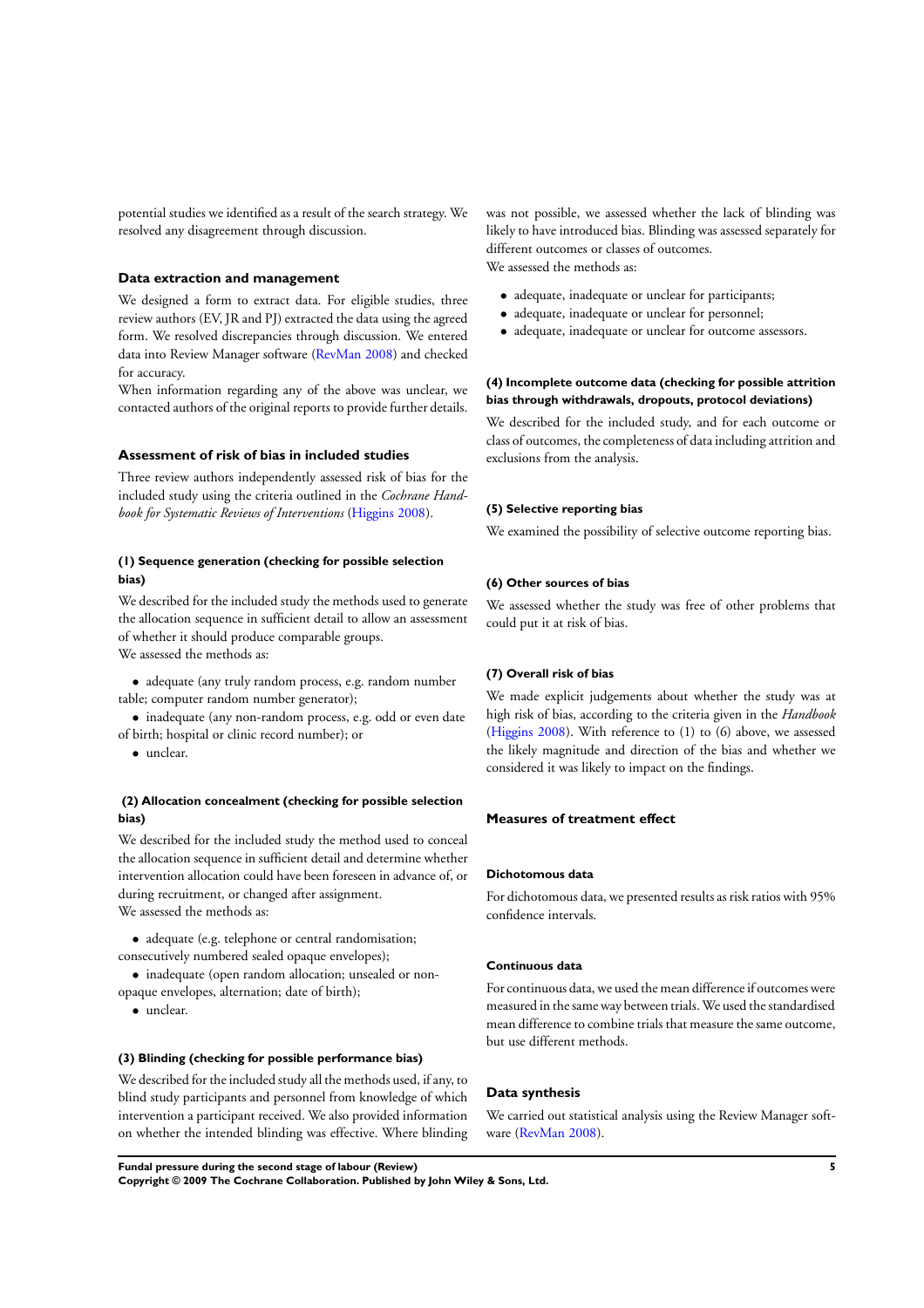### **Subgroup analysis**

We considered analyses of the following subgroups.

1. Previous caesarean section, no previous caesarean section, caesarean section status mixed/not specified.

2. Countries with low perinatal mortality rates (less than 20 per 1000), countries with high perinatal mortality rates (at least 20 per 1000), country status mixed/not specified.

3. Primiparas, multiparas, or parity mixed/not specified.

4. Fundal pressure used routinely, used for (prevention of ) prolonged second stage, used for fetal distress, or indication mixed/not specified.

# **R E S U L T S**

### **Description of studies**

See:[Characteristics of included studies;](#page-10-0)[Characteristics of excluded](#page-11-0) [studies.](#page-11-0)

We identified three trials which studied fundal pressure in second stage of labour using the search criteria. We excluded one trial ( [Schulz-Lobmeyr 1999](#page-8-0)) from the analyses as allocation to intervention group was not based on randomisation. We excluded another (quasi-randomised) trial [\(Zhao 1991\)](#page-8-0) for reasons of poor methodological quality and high risk of bias.

For details of excluded studies, see the [Characteristics of excluded](#page-11-0) [studies](#page-11-0) table.

# **1. Manual fundal pressure versus no fundal pressure**

There were no studies included comparing this manoeuvre.

### **2. Fundal pressure by means of an inflatable belt versus no fundal pressure**

Only one study (500 participants) [\(Cox 1999\)](#page-8-0) compared fundal pressure by inflatable belt versus no fundal pressure. Nulliparous women with epidural analgesia were randomised for the inflatable belt in the second stage or routine care to assess if it reduces operative delivery rates.

# **Risk of bias in included studies**

The methodological quality of the included study was good. Allocation generation and concealment were adequate. Given the type of the intervention, the participants, clinicians and outcome assessors were aware of the intervention. Length of second stage and mode of delivery did not significantly change with the belt, however this may have resulted from the participants and midwives perceiving the belt as 'doing the work'. This effect of non-blinding may however be similar outside a research setting. Assesment of the outcome of perineal damage appears to have been subject to bias as a result of lack of blinding.

#### **Effects of interventions**

In the included study, use of the inflatable belt did not change the rate of operative deliveries (risk ratio (RR) 0.94, 95% confidence interval (CI) 0.80 to 1.11). Fetal outcomes in terms of five-minute Apgar scores below seven (RR 4.62, 95% CI 0.22 to 95.68), low arterial cord pH (RR 0.47, 95% CI 0.09 to 2.55) and admission to the neonatal unit (RR 1.48, 95% CI 0.49 to 4.45) were also not different between the groups. There was no severe neonatal or maternal mortality or morbidity. There was an increase in intact perineum (RR 1.73, 95% CI 1.07 to 2.77), as well as anal sphincter tears (RR 15.69, 95% CI 2.10 to 117.02) in the belt group. The authors reported no difference in length of second stage. Maternal satisfaction about the second stage was high in both the intervention as in the control group. There were no data on longterm outcomes.

# **D I S C U S S I O N**

There were no trials on the effects of the more widely used manual fundal pressure.

The one included trial which studied fundal pressure by means of an inflatable belt did not find any difference in the primary outcomes (operative deliveries, and low Apgar scores or arterial fetal cord pH). Although it is possible that the lack of blinding had a significant impact on the outcomes, (the belt may have been perceived as 'doing the work' so that the patients possibly pushed less hard and the midwives encouraged less enthusiastically), this effect is also likely to occur outside a research setting, where there is no blinding either.

The increase in intact perineum, as well as in anal sphincter tears in the belt group, is somewhat contradictory. The rate of instrumental deliveries was similar in both groups. While in the belt group, 16 of 17 cases of sphincter tears were associated with an instrumental delivery, in the control group an instrumental delivery was only associated with one third-degree tear. The belt was switched off prior to instrumentation. It seems therefore unlikely that there is a causative relation between the intervention and the tears. The trial authors suspected that the outcome assessors were more diligent in searching for perineal trauma in the experimental group. The lack of blinding seem to have introduced bias for assessment of this outcome. However, the possibility of a causal link should not be discounted.

**Fundal pressure during the second stage of labour (Review) 6**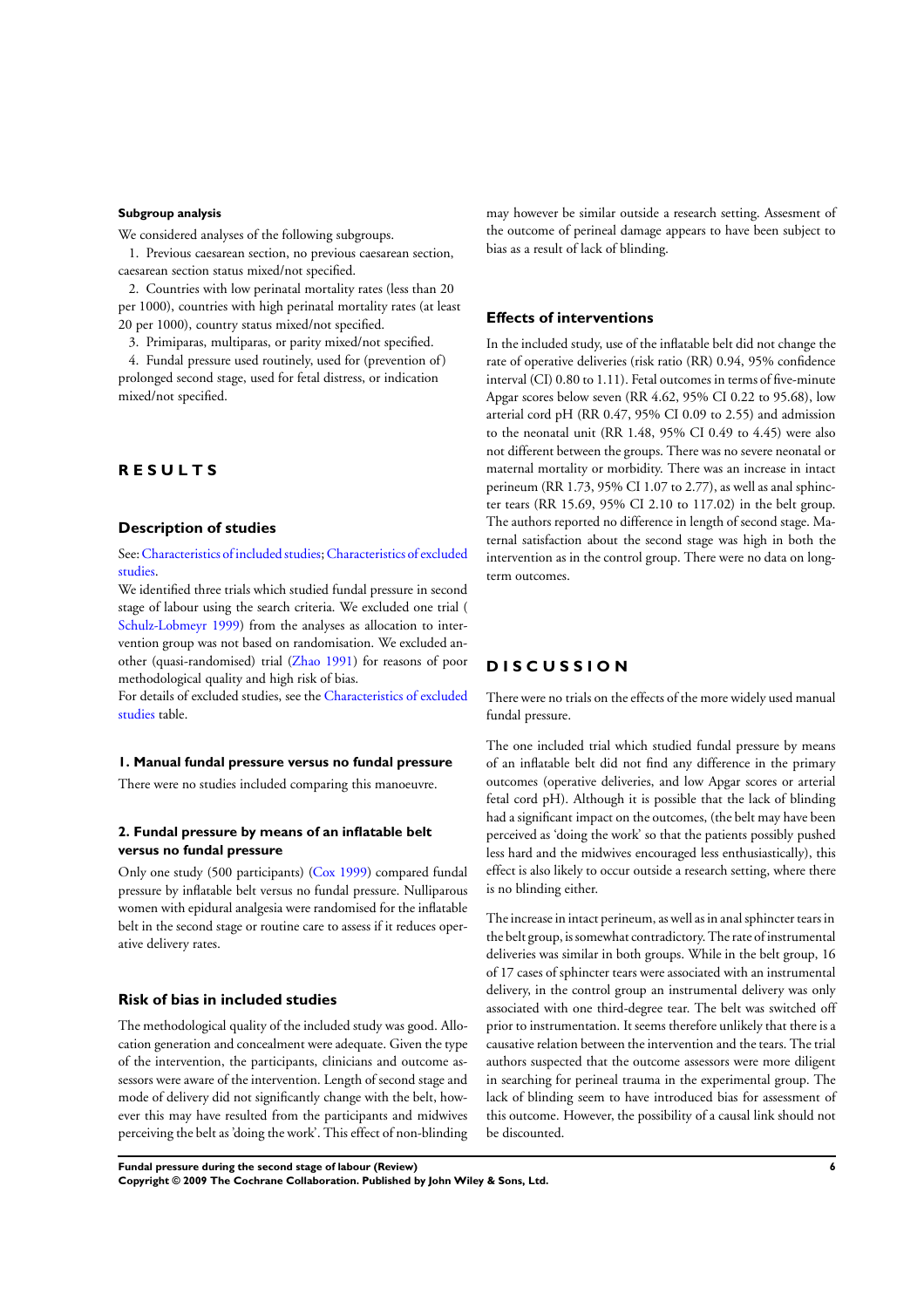# <span id="page-8-0"></span>**A U T H O R S ' C O N C L U S I O N S**

#### **Implications for practice**

There is no evidence available to conclude on beneficial or harmful effects of manual fundal pressure.

Fundal pressure by insufflatable belt during the second stage of labour does not appear to increase the rate of spontaneous vaginal births in women with epidural analgesia.

There is insufficient evidence regarding safety for the baby. The effects on the maternal perineum are inconclusive.

The insufflatable belt should not be implemented in clinical practice before further research has provided evidence on efficacy and safety for mother and baby.

### **Implications for research**

Good quality randomised controlled trials are needed to study the effect of manual fundal pressure on maternal and fetal outcome, including maternal satisfaction with the intervention. These studies may be best performed in settings where fundal pressure is already widely practiced.

# **A C K N O W L E D G E M E N T S**

Thanks to Caroline Summers for translating Schulz-Lobmeyr 1999.

Thanks to Huang Kun for translating Zhao 1991.

The authors would like to acknowledge the enthusiastic contribution of Princess Jafta to this review before her untimely death in February 2009, and would like to dedicate the review to her. Princess Jafta assessed the studies for inclusion and extracted data.

As part of the pre-publication editorial process, this review has been commented on by two peers (an editor and referee who is external to the editorial team), a member of the Pregnancy and Childbirth Group's international panel of consumers and the Group's Statistical Adviser.

# **R E F E R E N C E S**

#### **References to studies included in this review**

#### **Cox 1999** *{published data only}*

Cotzias C, Cox J, Osuagwu F, Siakpere B, Paterson-Brown S. Does an inflatable obstetric belt assist in the second stage of labour?. *British Journal of Obstetrics and Gynaecology* 1998;**105 Suppl 17**:84. Cox J, Cotzias CS, Siakpere O, Osuagwu FI, Holmes EP, Paterson-Brown S. Does an inflatable obstetric belt facilitate spontaneous vaginal delivery in nulliparae with epidural analgesia?. *British Journal of Obstetrics and Gynaecology* 1999;**106**(12):1280–6. Novatrix Medical Corporation. The Labour Assister System. www.novatrix.com (accessed 8 June 1991). Paterson-Brown S, Cox J, Siakpere O. Does an inflatable obstetric belt assist in the second stage of labour? [abstract]. *European Journal of Anaesthesiology* 1997;**14**:525–6.

#### **References to studies excluded from this review**

### **Schulz-Lobmeyr 1999** *{published data only}*

Schulz-Lobmeyr I, Zeisler H, Pateisky N, Husslein P, Joura EA. Fundal pressure during the second stage of labor: a prospective pilot study [Die kristeller–technik: eine prospective untersuchung]. *Geburtshilfe und Frauenheilkunde* 1999;**59**:558–61.

### **Zhao 1991** *{published data only}*

Gai MY, Zhao SF. Use of an insufflatable abdominal girdle to shorten the second stage of labor. *American Journal of Obstetrics and Gynecology* 1992;**166**:338.

Zhao SF. Evaluation of an insufflatable abdominal girdle in shortening the second stage of labor. *Chung-Hua Fu Chan Ko Tsa Chih [Chinese Journal of Obstetrics & Gynecology]* 1991;**26**(5): 262–5.

#### **Additional references**

#### **Alran 2002**

Alran S. Differences in management and results in term-delivery in nine European referral hospitals: a descriptive study. *European Journal of Obstetrics & Gynecology and Reproductive Biology* 2002; **103**:4–13.

#### **Amiel-Tyson 1988**

Amiel-Tyson C, Sureau C, Shnider SM. Cerebral handicap in fullterm neonates related to the mechanical forces of labour. *Baillieres Clinical Obstetrics and Gynaecology* 1988;**2**(1):145–65.

#### **Buhimschi 2002**

Buhimschi CS, Buhimschi IA, Malinow AM, Kopelman JN, Weiner CP. The effect of fundal pressure manoevre on intrauterine pressure in the second stage of labour. *BJOG: an international journal of obstetrics and gynaecology* 2002;**109**(5):520–6.

#### **Cosner 1996**

Cosner KR. Use of fundal pressure during second stage of labour. A pilot study. *Journal of Nurse-Midwifery* 1996;**41**(4):334–7.

#### **De Leeuw 2001**

De Leeuw JW, Vierhout ME, Struijk PC, Auwerda HJ, Bac DJ, Wallenburg HC. Anal sphincter damage after vaginal delivery: relationship of anal endosonography and manometry to anorectal complaints. *BJOG: an international journal of obstetrics and gynaecology* 2001;**108**:383–7.

#### **Declerck 2006**

Declercq ER, Sakala C, Corry MP, Applebaum S. New York: Childbirth Connection. Listening to mothers II: Report of the Second National U.S. Survey of Women's Childbearing Experiences. October 2006. http://www.childbirthconnection.org/

**Fundal pressure during the second stage of labour (Review) 7**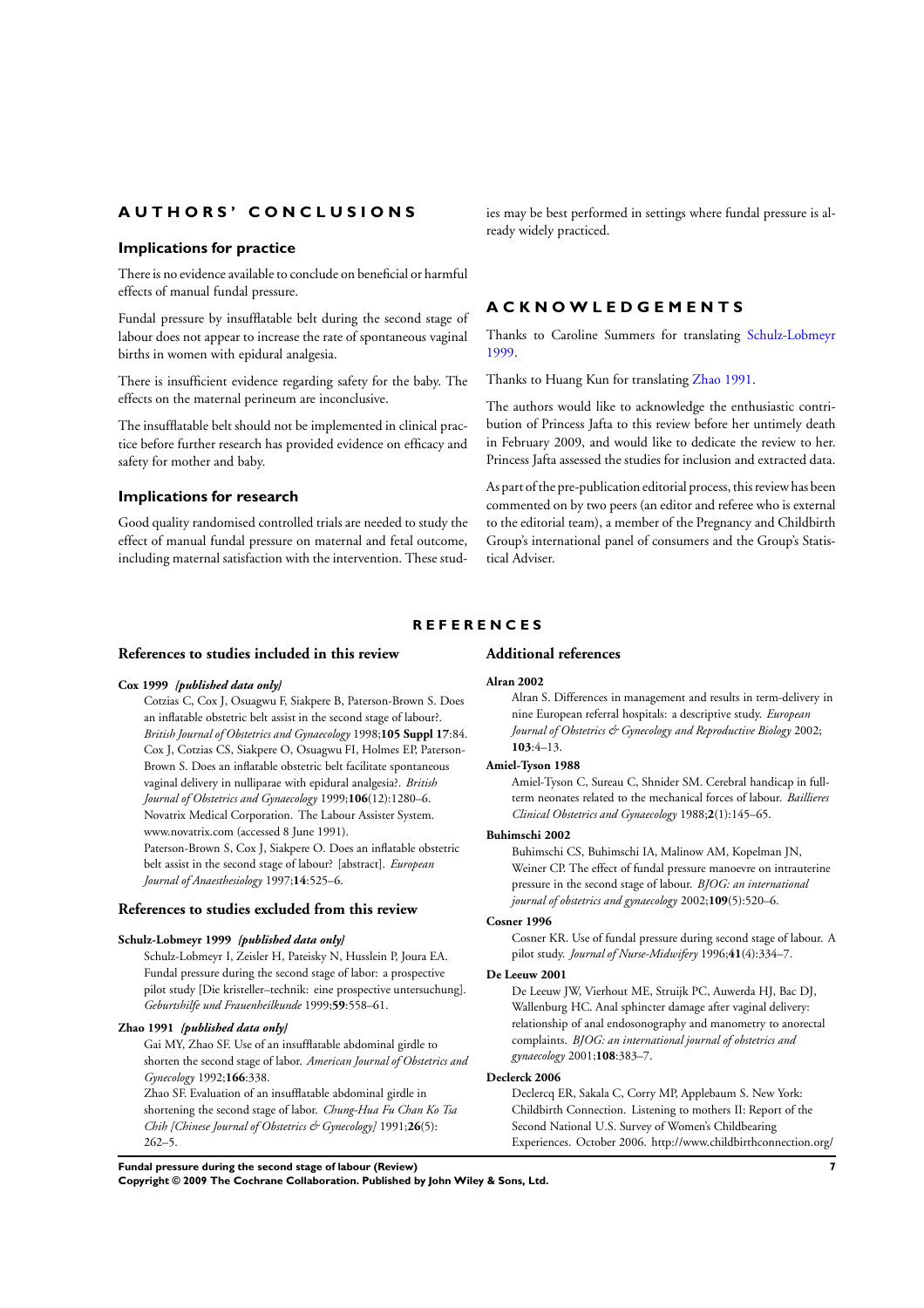article.asp?ClickedLink=751&ck=10396&area=2 (accessed 2009) 2006.

#### **Goldman 2003**

Goldman N, Glei D. Evaluation of midwifery care: results from a survey in rural Guatemala. *Social Science and Medicine* 2003;**56**(4): 685–700.

## **Goodburn 1995**

Goodburn EA, Gazi R, Chowdhury M. Beliefs and practices regarding delivery and postpartum maternal morbidity in rural Bangladesh. *Studies in Family Planning* 1995;**26**(1):22–32.

# **Higgins 2008**

Higgins JPT, Green S (editors). Cochrane Handbook for Systematic Reviews of Interventions. Version 5.0.0 [updated February 2008].The Cochrane Collaboration, 2008. Available from www.cochrane-handbook.org.

### **Holmes 2004**

Holmes W, Hofmeyr GJ. Management of breech presentation in areas with high prevalence of HIV infection. *International Journal of Gynecology & Obstetrics* 2004;**87**:272–6.

### **Miller 2003**

Miller S, Cordero M, Coleman AL, Figuero J, Brito-Anderson S, Dabagh R, et al.Quality of care in institutionalized deliveries: the paradox of the Dominican Republic. *International Journal of Gynecology & Obstetrics* 2003;**82**(1):89–103.

#### **Owens 2003**

Owens M, Bhullar A, Carlan SJ, O'Brien WF, Hirano K. Effect of fundal pressure on maternal to fetal microtransfusion at the time of caesarean delivery. *Journal of Obstetrics and Gynaecology Research* 2003;**29**(3):152–6.

#### **Pan 2002**

Pan HS, Huang LW, Hwang JL, Lee CY, Tsai YL, Cheng WC. Uterine rupture in an unscarred uterus after application of fundal pressure. A case report. *Journal of Reproductive Medicine* 2002;**47**  $(12):1044-6.$ 

### **RevMan 2008**

The Nordic Cochrane Centre, The Cochrane Collaboration. Review Manager (RevMan). 5.0. Copenhagen: The Nordic Cochrane Centre, The Cochrane Collaboration, 2008.

#### **Simpson 2001**

Simpson KR, Knox GE. Fundal pressure during the second stage of labour. *MCN American Journal of Maternal and Child Nursing* 2001;**26**(2):64–70.

# **Vangeenderhuysen 2002**

Vangeenderhuysen C, Souidi A. Uterine rupture of pregnant uterus: study of a continuous series of 63 cases at the referral maternity of Niamey (Niger). *La Medicina Tropical (Mars)* 2002;**62**(6):615–8.

#### **Zetterstrom 1999**

Zetterstrom J, Lopez A, Anzen B, Norman M, Holmstrom B, Mellgren A. Anal sphincter tears at vaginal delivery: risk factors and clinical outcome of primary repair. *Obstetrics & Gynecology* 1999; **94**(1):21–8.

∗ *Indicates the major publication for the study*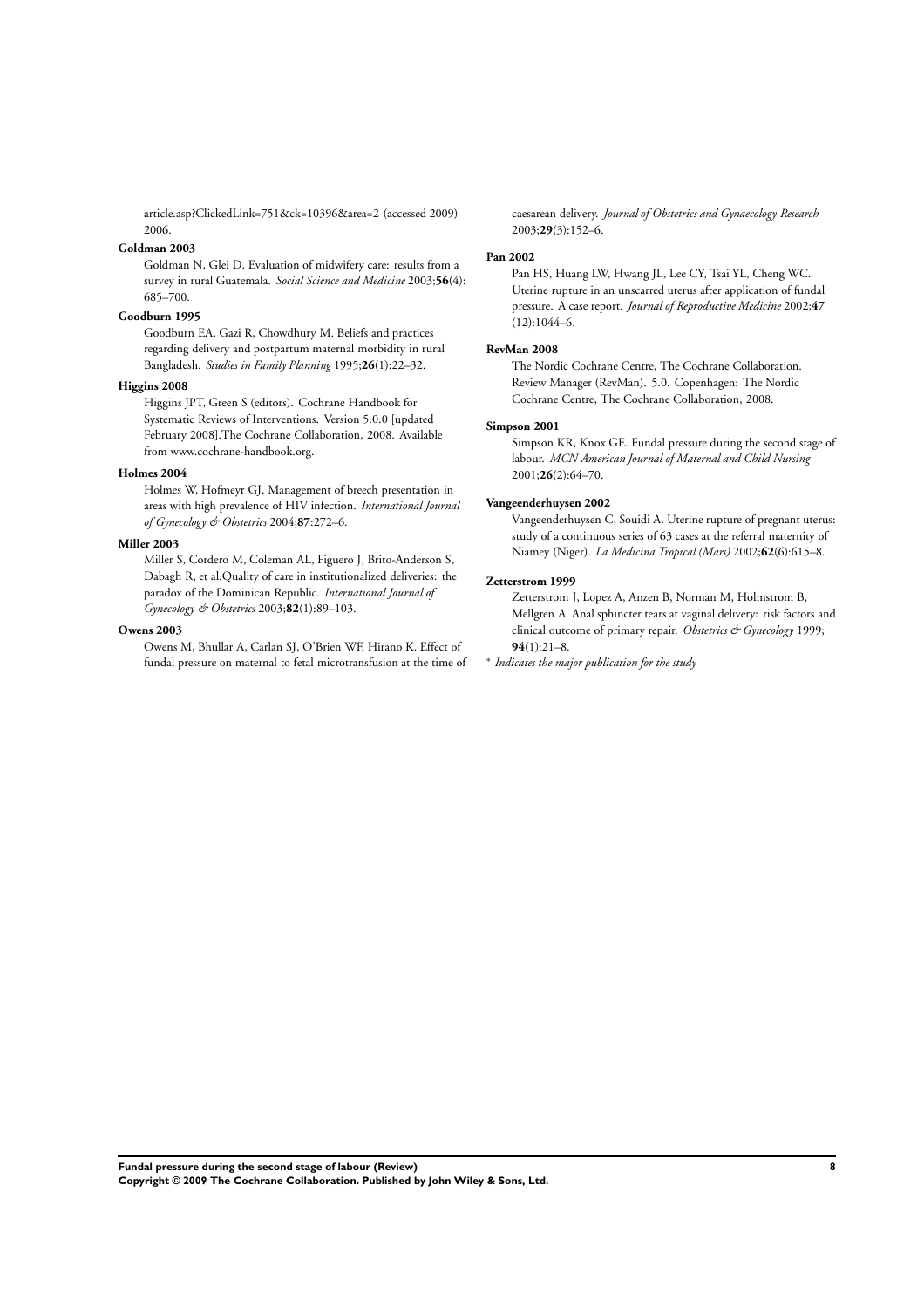# <span id="page-10-0"></span>**CHARACTERISTICS OF STUDIES**

# **Characteristics of included studies** *[ordered by study ID]*

# **Cox 1999**

| Methods                                                     | Simple randomisation by computer-generated random numbers held within opaque<br>sealed envelopes. Recruitment during first stage of labour, randomised at full dilatation.<br>No blinding.                                                                                                                                                                             |                                                                                      |  |  |  |  |
|-------------------------------------------------------------|------------------------------------------------------------------------------------------------------------------------------------------------------------------------------------------------------------------------------------------------------------------------------------------------------------------------------------------------------------------------|--------------------------------------------------------------------------------------|--|--|--|--|
| Participants                                                | ruptured membranes, mat. weight < 100 kg, mat. age between 20 and 40.                                                                                                                                                                                                                                                                                                  | 500 nulliparous women, singleton cephalic at term, functioning epidural anaesthesia, |  |  |  |  |
| Interventions                                               | Routine care plus inflatable obstetric belt, to produce fundal pressure synchronised with<br>the contractions. Applied immediately after randomisation, at full dilatation. Switched<br>off when head was crowning/before instrumentation.<br>Routine care: 1 hour passive second stage, 1 hour pushing after which instrumental<br>delivery if delivery not imminent. |                                                                                      |  |  |  |  |
| Outcomes                                                    | Mode of delivery; duration of second stage; malpresentations; maternal blood loss; intact<br>perineum; anal sphincter tear; meconium; frequency of FBS; review of CTGs; cord pH;<br>Apgar scores; SCBU admissions; maternal satisfaction on second stage of labour; degree<br>of fetal maternal transfusion.                                                           |                                                                                      |  |  |  |  |
| Notes                                                       | Non-blinding appears to have had a significant impact on the outcomes.                                                                                                                                                                                                                                                                                                 |                                                                                      |  |  |  |  |
| <b>Risk of bias</b>                                         |                                                                                                                                                                                                                                                                                                                                                                        |                                                                                      |  |  |  |  |
| Item                                                        | Authors' judgement                                                                                                                                                                                                                                                                                                                                                     | Description                                                                          |  |  |  |  |
| Adequate sequence generation?                               | Yes                                                                                                                                                                                                                                                                                                                                                                    | Computer-generated randomised num-<br>bers.                                          |  |  |  |  |
| Allocation concealment?                                     | Yes                                                                                                                                                                                                                                                                                                                                                                    | Opaque sealed envelopes. None were lost.                                             |  |  |  |  |
| Blinding?<br>All outcomes                                   | No                                                                                                                                                                                                                                                                                                                                                                     |                                                                                      |  |  |  |  |
| Incomplete outcome data addressed?<br>All outcomes          | Yes                                                                                                                                                                                                                                                                                                                                                                    |                                                                                      |  |  |  |  |
| Incomplete outcome data addressed?<br>maternal satisfaction | No                                                                                                                                                                                                                                                                                                                                                                     | By questionnaire.                                                                    |  |  |  |  |
| Incomplete outcome data addressed?<br>Low arterial cord pH  | No                                                                                                                                                                                                                                                                                                                                                                     |                                                                                      |  |  |  |  |
| Free of selective reporting?                                | Yes                                                                                                                                                                                                                                                                                                                                                                    |                                                                                      |  |  |  |  |

**Fundal pressure during the second stage of labour (Review) 9**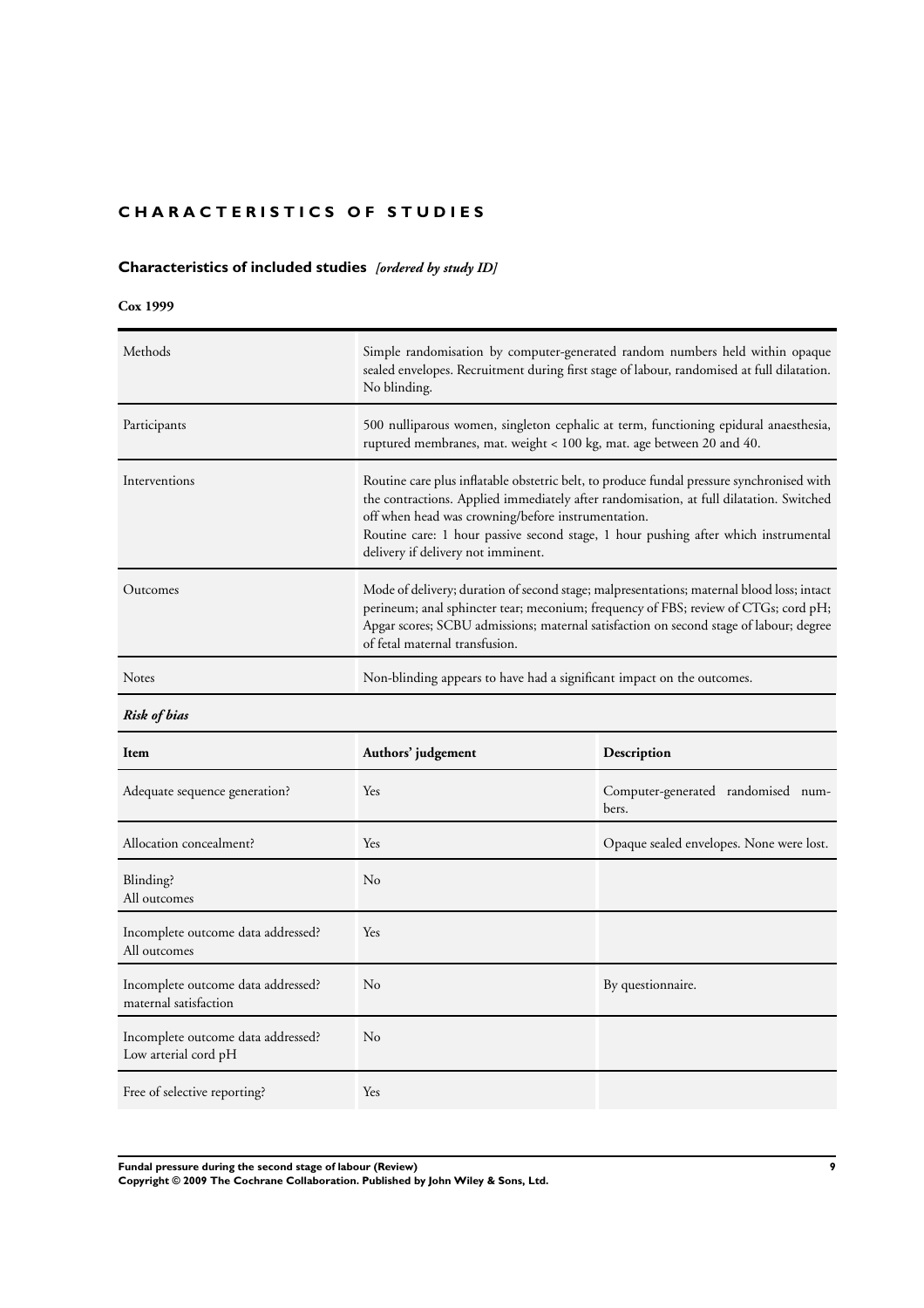# <span id="page-11-0"></span>**Cox 1999** (*Continued)*

| Free of other bias? | Yes |  |
|---------------------|-----|--|
|                     |     |  |

CTG: cardiotocogram FBS: fetal blood sampling mat: maternal SCBU: special care baby unit.

# **Characteristics of excluded studies** *[ordered by study ID]*

| Schulz-Lobmeyr 1999 | The studied intervention of fundal pressure was performed by choice of the clinician, and not as a result of<br>allocation. Therefore, the risk of confounding factors is too high. This study cannot be considered as (quasi-<br>) randomised.                                                                                              |
|---------------------|----------------------------------------------------------------------------------------------------------------------------------------------------------------------------------------------------------------------------------------------------------------------------------------------------------------------------------------------|
| Zhao 1991           | This is a poor methodological quality study, with a high risk of bias. The description of allocation, "these<br>women were allocated into the groups according to the order they came to the hospital", does not give<br>adequate confirmation that serious allocation bias was excluded. The unlikely results suggest unacceptable<br>bias. |

**Fundal pressure during the second stage of labour (Review) 10 Copyright © 2009 The Cochrane Collaboration. Published by John Wiley & Sons, Ltd.**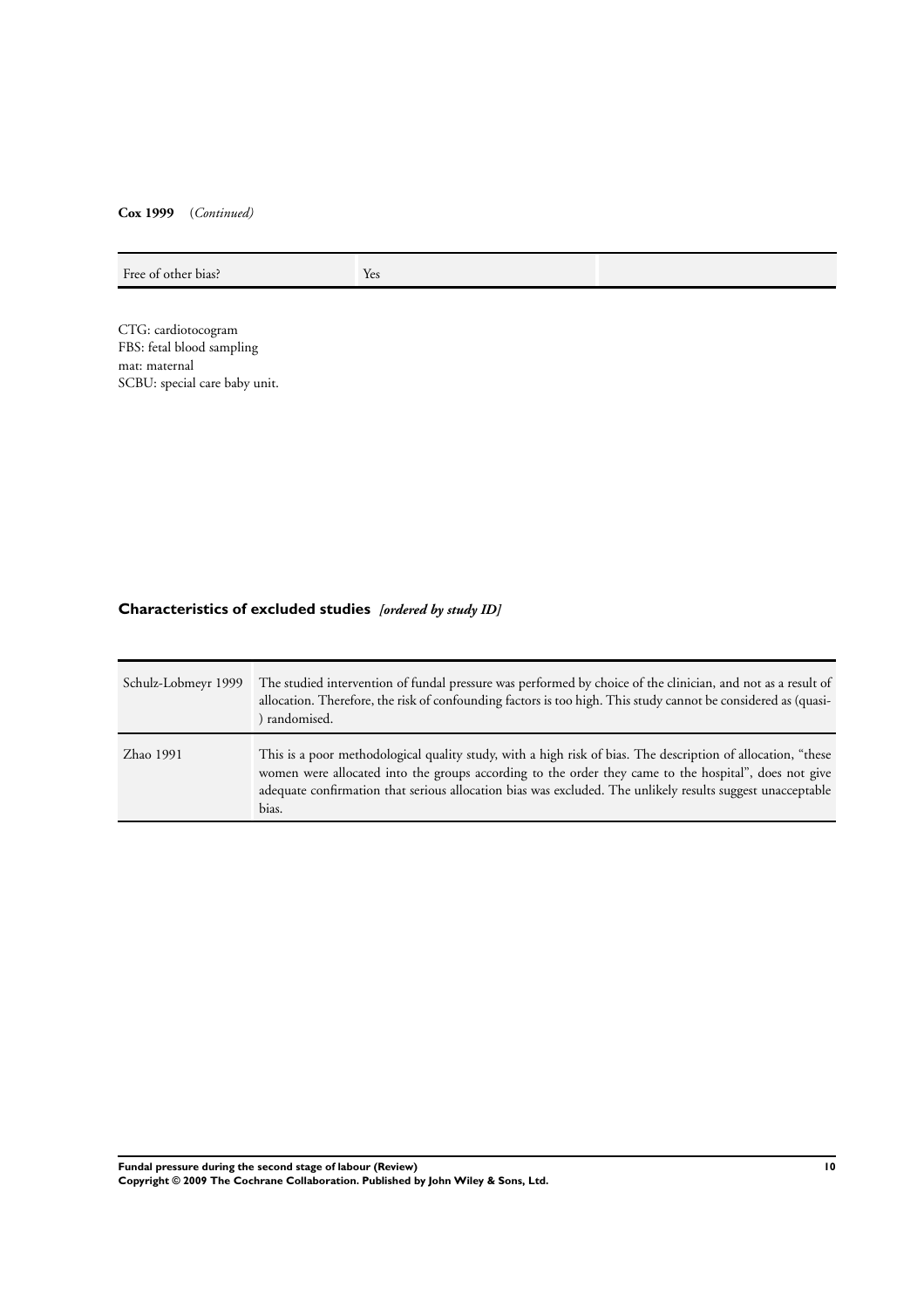# **D A T A A N D A N A L Y S E S**

#### **Outcome or subgroup title No. of studies No. of participants Statistical method** Effect size [1 Operative delivery](#page-13-0) 1 1000 Risk Ratio (M-H, Fixed, 95% CI) 0.94 [0.80, 1.11] [1.1 Instrumental delivery](#page-13-0) 1 500 Risk Ratio (M-H, Fixed, 95% CI) 0.90 [0.77, 1.06] [1.2 Caesarean section](#page-13-0) 1 500 Risk Ratio (M-H, Fixed, 95% CI) 1.54 [0.69, 3.45]<br>2 Anal sphincter damage 1 500 Risk Ratio (M-H, Fixed, 95% CI) 15.69 [2.10, 117.02] 2 1 500 Risk Ratio (M-H, Fixed, 95% CI) 15.69 [2.10, 117.<br>
2 500 Risk Ratio (M-H, Fixed, 95% CI) 1.73 [1.07, 2.77] [3 Intact perineum](#page-14-0) 1 500 Risk Ratio (M-H, Fixed, 95% CI) [4 Episiotomy](#page-15-0) 1 500 Risk Ratio (M-H, Fixed, 95% CI) 0.88 [0.75, 1.03] [5 Postpartum haemorrhage](#page-15-0) 1 500 Risk Ratio (M-H, Fixed, 95% CI) 0.35 [0.09, 1.29] [5.1 Need for blood transfusion](#page-15-0) 1 500 Risk Ratio (M-H, Fixed, 95% CI) 0.35 [0.09, 1.29] [6 Apgar score less than 7 after 5](#page-16-0) [minutes](#page-16-0) 1 500 Risk Ratio (M-H, Fixed, 95% CI) 4.62 [0.22, 95.68] [7 Low arterial cord pH](#page-16-0) 1 461 Risk Ratio (M-H, Fixed, 95% CI) 0.47 [0.09, 2.55] [8 Admission to neonatal intensive](#page-17-0) [care unit](#page-17-0) 1 500 Risk Ratio (M-H, Fixed, 95% CI) 1.48 [0.49, 4.45]

## **Comparison 2. Fundal pressure by inflatable girdle versus no fundal pressure**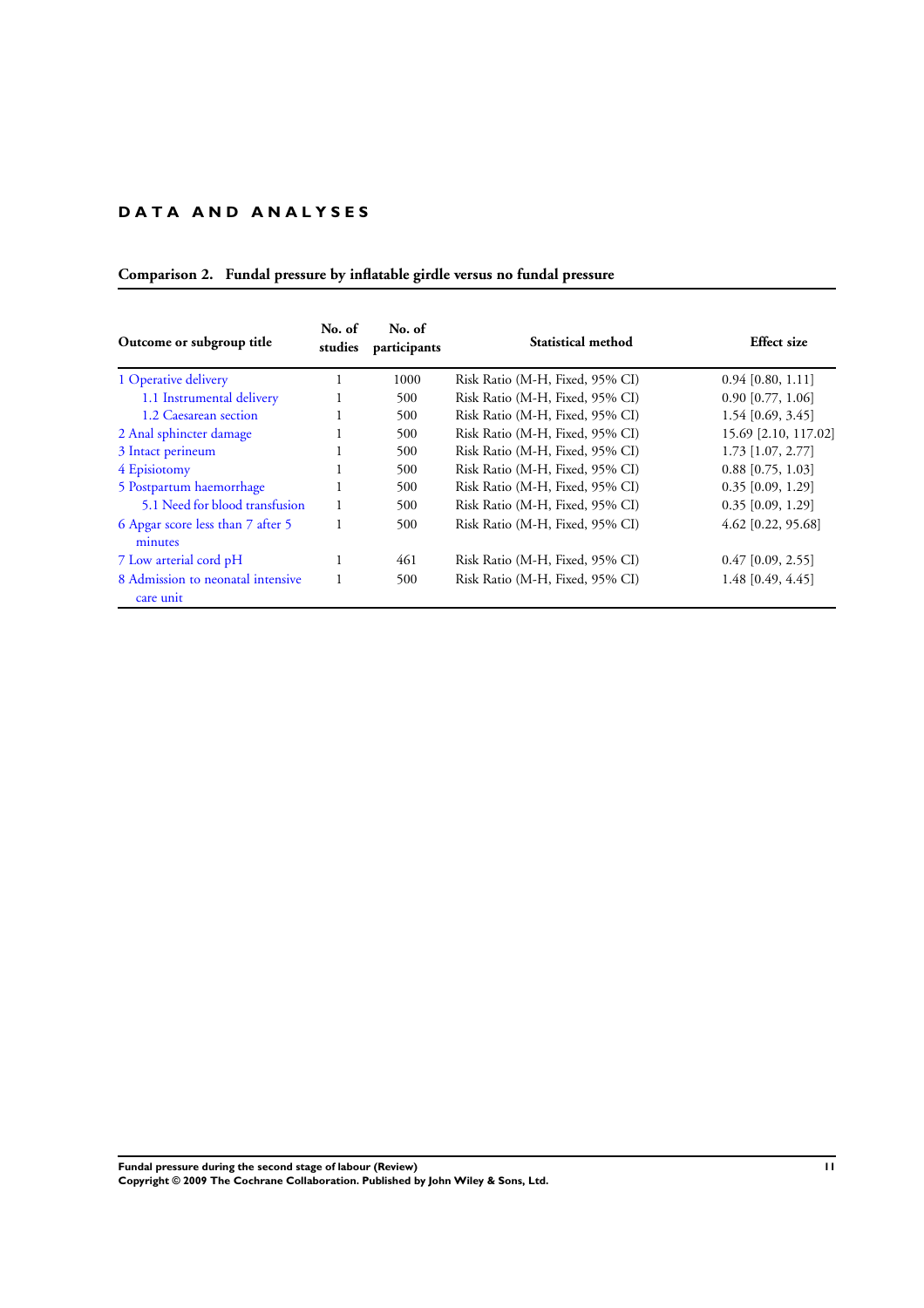# <span id="page-13-0"></span>**Analysis 2.1. Comparison 2 Fundal pressure by inflatable girdle versus no fundal pressure, Outcome 1 Operative delivery.**

Review: Fundal pressure during the second stage of labour

Comparison: 2 Fundal pressure by inflatable girdle versus no fundal pressure

Outcome: 1 Operative delivery

| Study or subgroup                                                     | Belt    | Control | Risk Ratio         | Weight  | <b>Risk Ratio</b>        |
|-----------------------------------------------------------------------|---------|---------|--------------------|---------|--------------------------|
|                                                                       | n/N     | n/N     | M-H, Fixed, 95% CI |         | M-H, Fixed, 95% CI       |
| Instrumental delivery                                                 |         |         |                    |         |                          |
| Cox 1999                                                              | 134/260 | 137/240 |                    | 93.8%   | $0.90$ $[0.77, 1.06]$    |
| Subtotal (95% CI)                                                     | 260     | 240     |                    | 93.8 %  | $0.90$ [ $0.77, 1.06$ ]  |
| Total events: 134 (Belt), 137 (Control)                               |         |         |                    |         |                          |
| Heterogeneity: not applicable                                         |         |         |                    |         |                          |
| Test for overall effect: $Z = 1.24$ (P = 0.21)                        |         |         |                    |         |                          |
| 2 Caesarean section                                                   |         |         |                    |         |                          |
| Cox 1999                                                              | 15/260  | 9/240   |                    | 6.2%    | $1.54$ [ 0.69, 3.45 ]    |
| Subtotal (95% CI)                                                     | 260     | 240     |                    | 6.2 %   | $1.54$ [ 0.69, 3.45 ]    |
| Total events: 15 (Belt), 9 (Control)                                  |         |         |                    |         |                          |
| Heterogeneity: not applicable                                         |         |         |                    |         |                          |
| Test for overall effect: $Z = 1.05$ (P = 0.30)                        |         |         |                    |         |                          |
| <b>Total (95% CI)</b>                                                 | 520     | 480     |                    | 100.0 % | $0.94$ [ $0.80$ , 1.11 ] |
| Total events: 149 (Belt), 146 (Control)                               |         |         |                    |         |                          |
| Heterogeneity: Chi <sup>2</sup> = 1.68, df = 1 (P = 0.19); $1^2$ =41% |         |         |                    |         |                          |
| Test for overall effect: $Z = 0.73$ (P = 0.47)                        |         |         |                    |         |                          |
|                                                                       |         |         |                    |         |                          |

 $0.01$  0.1 10 100 Favours experimental Favours control

**Fundal pressure during the second stage of labour (Review) 12**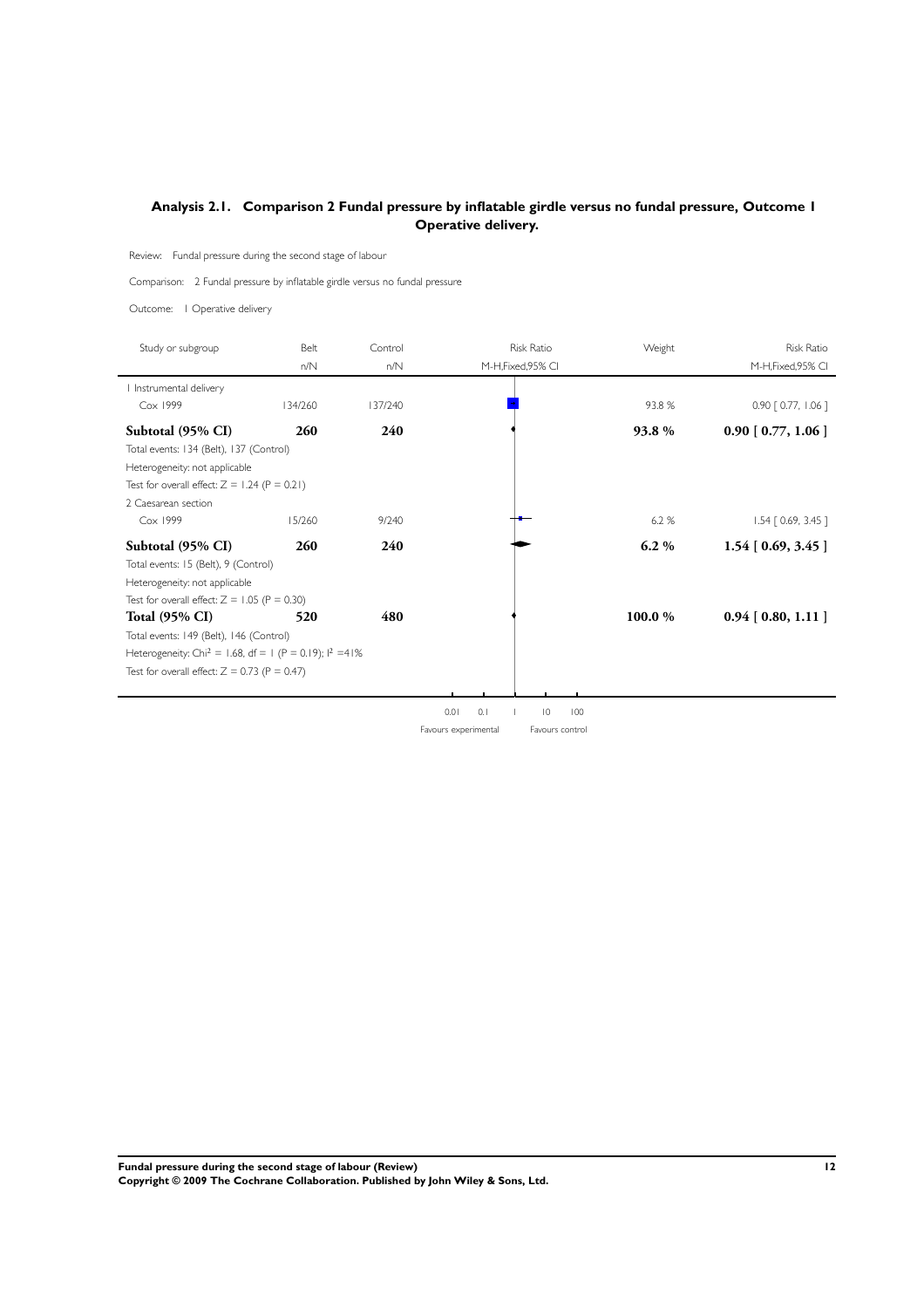# <span id="page-14-0"></span>**Analysis 2.2. Comparison 2 Fundal pressure by inflatable girdle versus no fundal pressure, Outcome 2 Anal sphincter damage.**

Review: Fundal pressure during the second stage of labour

Comparison: 2 Fundal pressure by inflatable girdle versus no fundal pressure

Outcome: 2 Anal sphincter damage

÷,

| Study or subgroup                                | Belt   | Control |                      |     | <b>Risk Ratio</b> |     | Weight  | <b>Risk Ratio</b>        |
|--------------------------------------------------|--------|---------|----------------------|-----|-------------------|-----|---------|--------------------------|
|                                                  | n/N    | n/N     |                      |     | M-H.Fixed.95% CI  |     |         | M-H, Fixed, 95% CI       |
| Cox 1999                                         | 17/260 | 1/240   |                      |     |                   |     | 100.0 % | 15.69 [2.10, 117.02]     |
| <b>Total (95% CI)</b>                            | 260    | 240     |                      |     |                   |     | 100.0%  | $15.69$ [ 2.10, 117.02 ] |
| Total events: 17 (Belt), 1 (Control)             |        |         |                      |     |                   |     |         |                          |
| Heterogeneity: not applicable                    |        |         |                      |     |                   |     |         |                          |
| Test for overall effect: $Z = 2.69$ (P = 0.0072) |        |         |                      |     |                   |     |         |                          |
|                                                  |        |         |                      |     |                   |     |         |                          |
|                                                  |        |         | 0.01                 | 0.1 | $\overline{0}$    | 100 |         |                          |
|                                                  |        |         | Favours experimental |     | Favours control   |     |         |                          |

# **Analysis 2.3. Comparison 2 Fundal pressure by inflatable girdle versus no fundal pressure, Outcome 3 Intact perineum.**

| Review: Fundal pressure during the second stage of labour                        |             |                |                                                  |                             |                                  |
|----------------------------------------------------------------------------------|-------------|----------------|--------------------------------------------------|-----------------------------|----------------------------------|
| Comparison: 2 Fundal pressure by inflatable girdle versus no fundal pressure     |             |                |                                                  |                             |                                  |
| Outcome: 3 Intact perineum                                                       |             |                |                                                  |                             |                                  |
| Study or subgroup                                                                | Belt<br>n/N | Control<br>n/N | <b>Risk Ratio</b><br>M-H, Fixed, 95% CI          | Weight                      | Risk Ratio<br>M-H, Fixed, 95% CI |
| Cox 1999                                                                         | 43/260      | 23/240         |                                                  | 100.0%                      | $1.73$ [ $1.07, 2.77$ ]          |
| <b>Total (95% CI)</b>                                                            | 260         | 240            |                                                  | 100.0%                      | $1.73$ [ $1.07, 2.77$ ]          |
| Heterogeneity: not applicable<br>Test for overall effect: $Z = 2.25$ (P = 0.024) |             |                |                                                  |                             |                                  |
|                                                                                  |             |                |                                                  |                             |                                  |
|                                                                                  |             |                | 0.1<br>0.01<br>$\overline{0}$<br>Favours control | 100<br>Favours experimental |                                  |
|                                                                                  |             |                |                                                  |                             |                                  |
|                                                                                  |             |                |                                                  |                             |                                  |
|                                                                                  |             |                |                                                  |                             |                                  |
|                                                                                  |             |                |                                                  |                             |                                  |
|                                                                                  |             |                |                                                  |                             |                                  |
|                                                                                  |             |                |                                                  |                             |                                  |
|                                                                                  |             |                |                                                  |                             |                                  |
|                                                                                  |             |                |                                                  |                             |                                  |
|                                                                                  |             |                |                                                  |                             |                                  |

**Fundal pressure during the second stage of labour (Review) 13**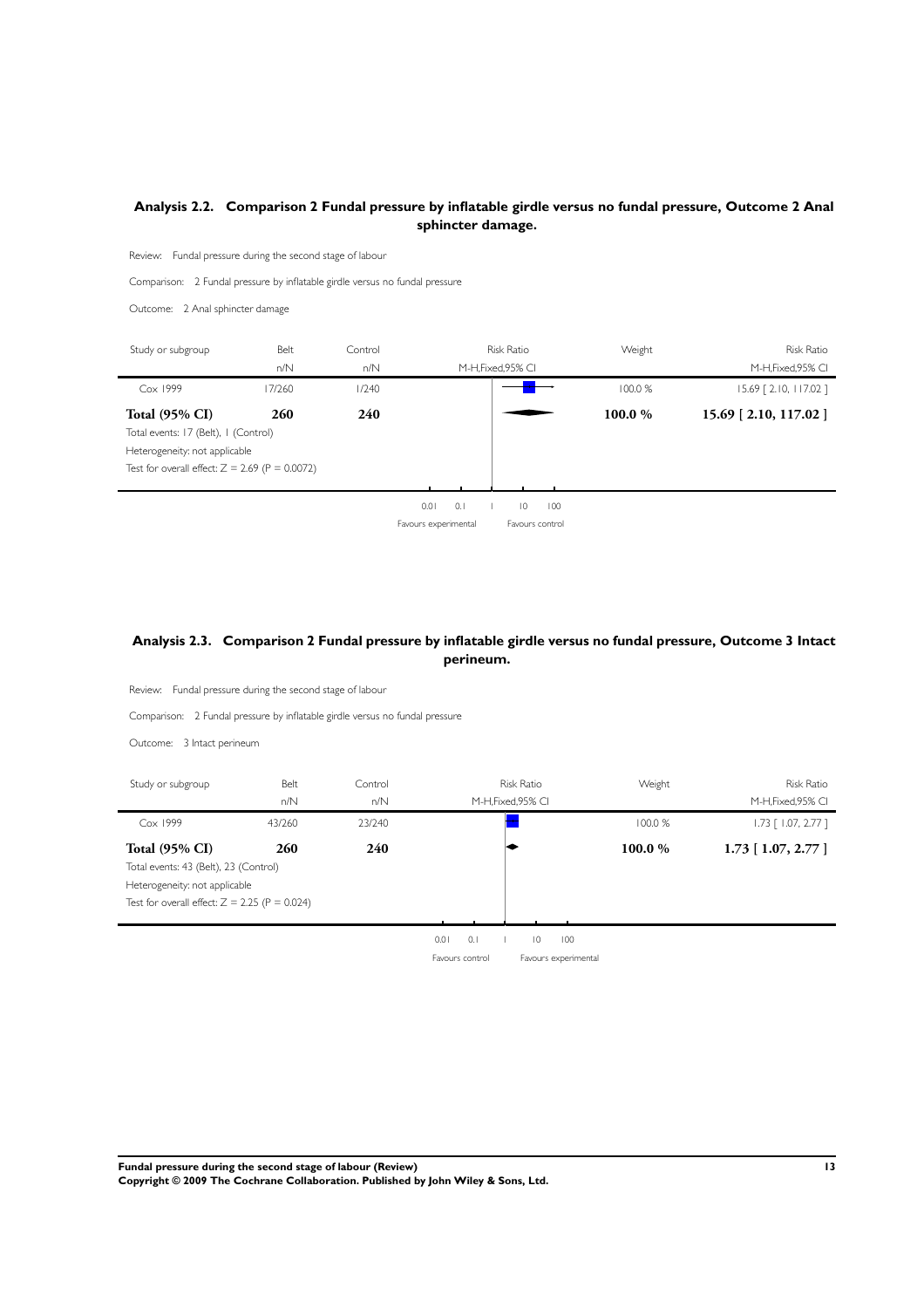# <span id="page-15-0"></span>**Analysis 2.4. Comparison 2 Fundal pressure by inflatable girdle versus no fundal pressure, Outcome 4 Episiotomy.**

Review: Fundal pressure during the second stage of labour

Comparison: 2 Fundal pressure by inflatable girdle versus no fundal pressure

Outcome: 4 Episiotomy

| Study or subgroup                              | Belt    | Control |                      |     | <b>Risk Ratio</b> |     | Weight  | <b>Risk Ratio</b>     |
|------------------------------------------------|---------|---------|----------------------|-----|-------------------|-----|---------|-----------------------|
|                                                | n/N     | n/N     |                      |     | M-H.Fixed.95% CI  |     |         | M-H.Fixed.95% CI      |
| Cox 1999                                       | 132/260 | 139/240 |                      |     |                   |     | 100.0 % | $0.88$ $[0.75, 1.03]$ |
| <b>Total (95% CI)</b>                          | 260     | 240     |                      |     |                   |     | 100.0 % | $0.88$ [ 0.75, 1.03 ] |
| Total events: 132 (Belt), 139 (Control)        |         |         |                      |     |                   |     |         |                       |
| Heterogeneity: not applicable                  |         |         |                      |     |                   |     |         |                       |
| Test for overall effect: $Z = 1.60$ (P = 0.11) |         |         |                      |     |                   |     |         |                       |
|                                                |         |         |                      |     |                   |     |         |                       |
|                                                |         |         | 0.01                 | 0.1 | $\overline{0}$    | 100 |         |                       |
|                                                |         |         | Favours experimental |     | Favours control   |     |         |                       |
|                                                |         |         |                      |     |                   |     |         |                       |

# **Analysis 2.5. Comparison 2 Fundal pressure by inflatable girdle versus no fundal pressure, Outcome 5 Postpartum haemorrhage.**

|                                                                                                                                | Review: Fundal pressure during the second stage of labour                    |         |                                         |         |                         |
|--------------------------------------------------------------------------------------------------------------------------------|------------------------------------------------------------------------------|---------|-----------------------------------------|---------|-------------------------|
|                                                                                                                                | Comparison: 2 Fundal pressure by inflatable girdle versus no fundal pressure |         |                                         |         |                         |
| Outcome: 5 Postpartum haemorrhage                                                                                              |                                                                              |         |                                         |         |                         |
| Study or subgroup                                                                                                              | Experimental                                                                 | Control | <b>Risk Ratio</b>                       | Weight  | Risk Ratio              |
|                                                                                                                                | n/N                                                                          | n/N     | M-H, Fixed, 95% CI                      |         | M-H,Fixed,95% CI        |
| I Need for blood transfusion                                                                                                   |                                                                              |         |                                         |         |                         |
| Cox 1999                                                                                                                       | 3/260                                                                        | 8/240   |                                         | 100.0 % | $0.35$ $[0.09, 1.29]$   |
| <b>Total (95% CI)</b>                                                                                                          | 260                                                                          | 240     |                                         | 100.0%  | $0.35$ [ $0.09, 1.29$ ] |
| Total events: 3 (Experimental), 8 (Control)<br>Heterogeneity: not applicable<br>Test for overall effect: $Z = 1.58$ (P = 0.11) |                                                                              |         |                                         |         |                         |
|                                                                                                                                |                                                                              |         | 0.01<br>0.1<br>$ 0\rangle$<br>100       |         |                         |
|                                                                                                                                |                                                                              |         | Favours experimental<br>Favours control |         |                         |
|                                                                                                                                |                                                                              |         |                                         |         |                         |
|                                                                                                                                |                                                                              |         |                                         |         |                         |
|                                                                                                                                |                                                                              |         |                                         |         |                         |
|                                                                                                                                |                                                                              |         |                                         |         |                         |
|                                                                                                                                |                                                                              |         |                                         |         |                         |
|                                                                                                                                |                                                                              |         |                                         |         |                         |
|                                                                                                                                |                                                                              |         |                                         |         |                         |

**Fundal pressure during the second stage of labour (Review) 14**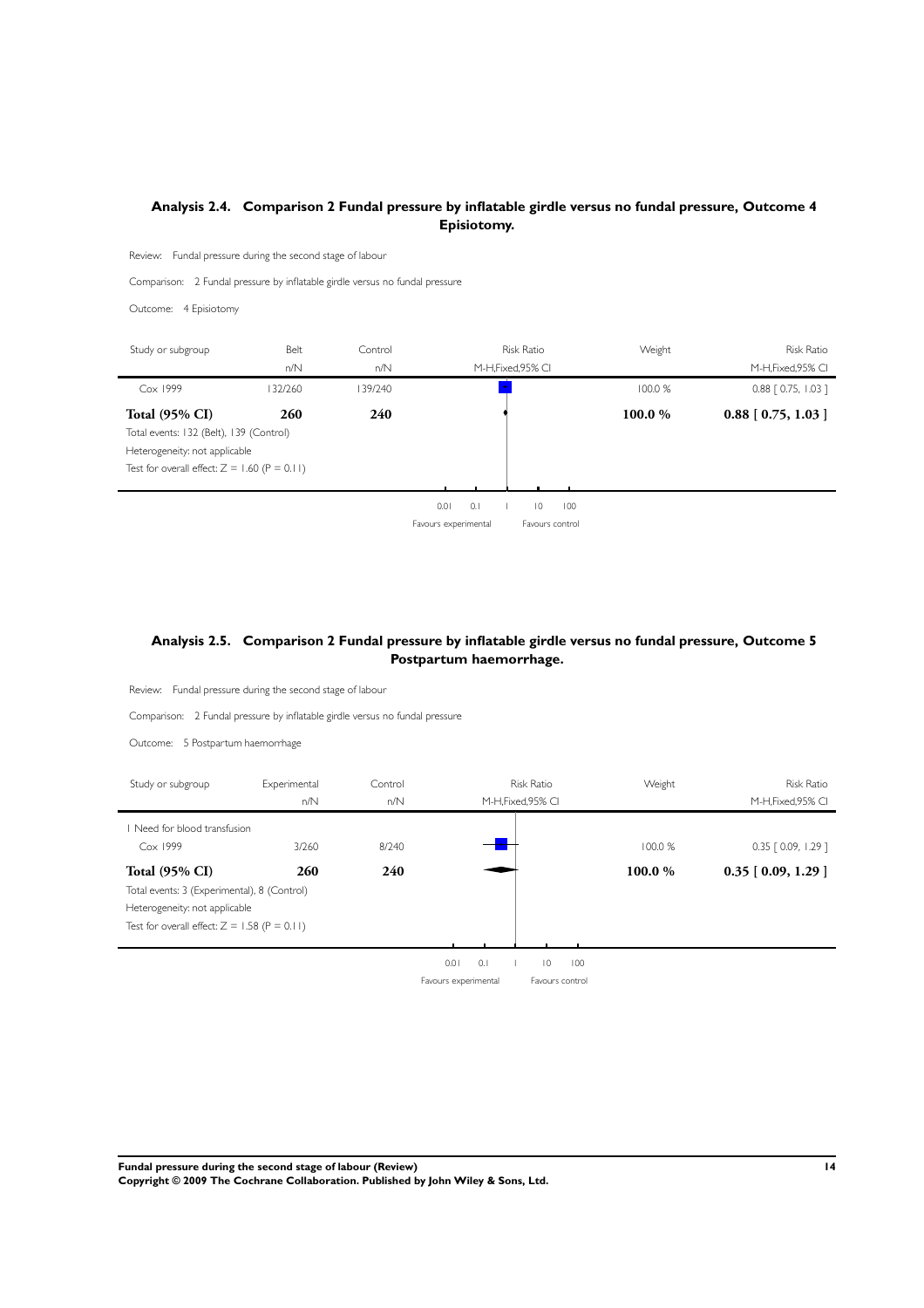# <span id="page-16-0"></span>**Analysis 2.6. Comparison 2 Fundal pressure by inflatable girdle versus no fundal pressure, Outcome 6 Apgar score less than 7 after 5 minutes.**

Review: Fundal pressure during the second stage of labour

Comparison: 2 Fundal pressure by inflatable girdle versus no fundal pressure

Outcome: 6 Apgar score less than 7 after 5 minutes

÷,

| Study or subgroup                              | Belt  | Control | <b>Risk Ratio</b>    |     |                  | Weight | <b>Risk Ratio</b> |                        |
|------------------------------------------------|-------|---------|----------------------|-----|------------------|--------|-------------------|------------------------|
|                                                | n/N   | n/N     |                      |     | M-H.Fixed.95% CI |        |                   | M-H.Fixed.95% CI       |
| Cox 1999                                       | 2/260 | 0/240   |                      |     |                  |        | 100.0 %           | 4.62 [ 0.22, 95.68 ]   |
| <b>Total (95% CI)</b>                          | 260   | 240     |                      |     |                  |        | 100.0%            | $4.62$ [ 0.22, 95.68 ] |
| Total events: 2 (Belt), 0 (Control)            |       |         |                      |     |                  |        |                   |                        |
| Heterogeneity: not applicable                  |       |         |                      |     |                  |        |                   |                        |
| Test for overall effect: $Z = 0.99$ (P = 0.32) |       |         |                      |     |                  |        |                   |                        |
|                                                |       |         |                      |     |                  |        |                   |                        |
|                                                |       |         | 0.01                 | 0.1 | $\overline{0}$   | 100    |                   |                        |
|                                                |       |         | Favours experimental |     | Favours control  |        |                   |                        |

# **Analysis 2.7. Comparison 2 Fundal pressure by inflatable girdle versus no fundal pressure, Outcome 7 Low arterial cord pH.**

Review: Fundal pressure during the second stage of labour

Comparison: 2 Fundal pressure by inflatable girdle versus no fundal pressure

Outcome: 7 Low arterial cord pH

| Study or subgroup                                                                                                                               | Belt  | Control | Risk Ratio                                                                      | Weight  | <b>Risk Ratio</b>     |
|-------------------------------------------------------------------------------------------------------------------------------------------------|-------|---------|---------------------------------------------------------------------------------|---------|-----------------------|
|                                                                                                                                                 | n/N   | n/N     | M-H, Fixed, 95% CI                                                              |         | M-H,Fixed,95% Cl      |
| Cox 1999                                                                                                                                        | 2/237 | 4/224   |                                                                                 | 100.0 % | $0.47$ $[0.09, 2.55]$ |
| <b>Total (95% CI)</b><br>Total events: 2 (Belt), 4 (Control)<br>Heterogeneity: not applicable<br>Test for overall effect: $Z = 0.87$ (P = 0.38) | 237   | 224     |                                                                                 | 100.0%  | $0.47$ [ 0.09, 2.55 ] |
|                                                                                                                                                 |       |         | 0.01<br>0.1<br>$\overline{0}$<br>100<br>Favours experimental<br>Favours control |         |                       |

**Fundal pressure during the second stage of labour (Review) 15**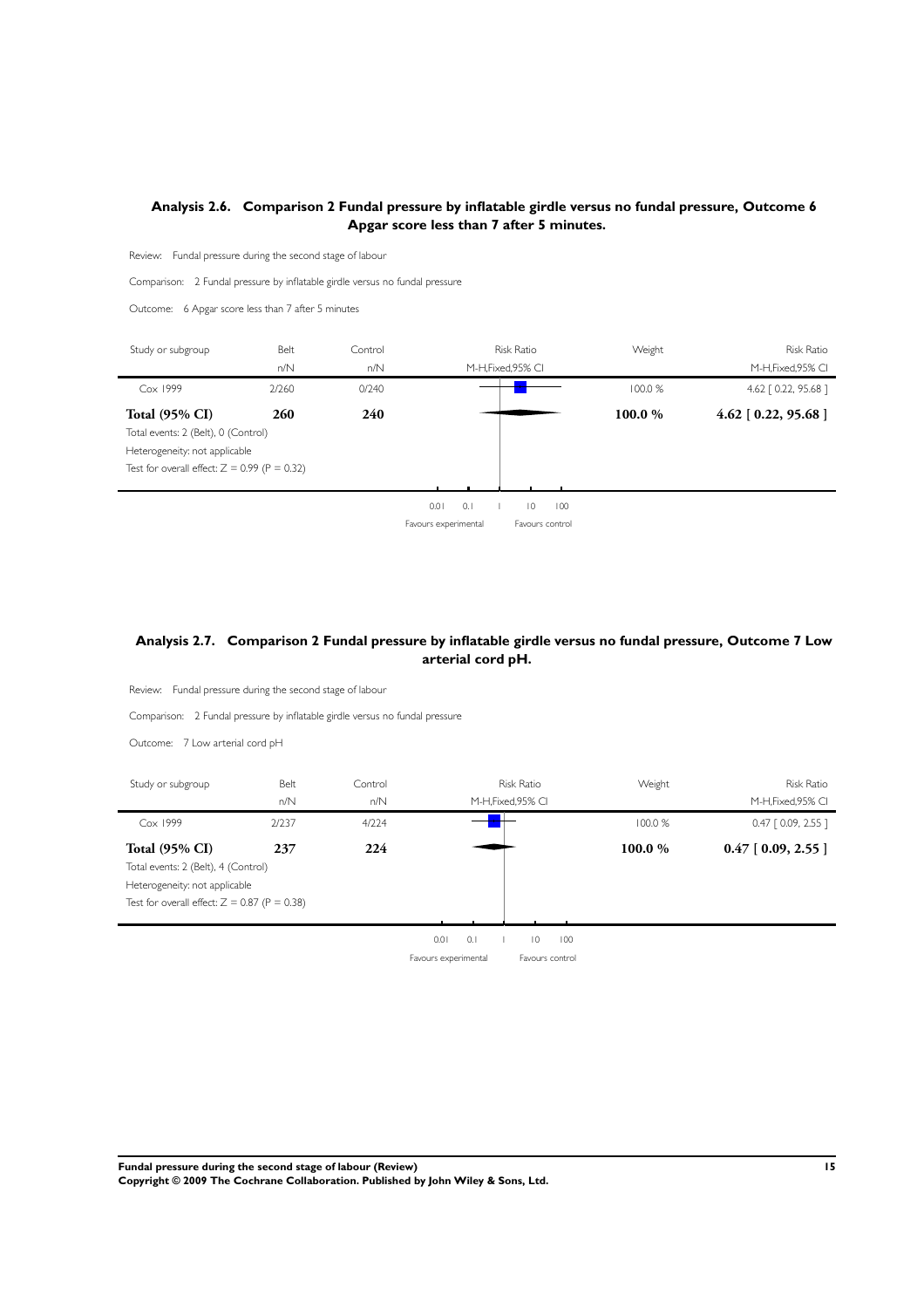## <span id="page-17-0"></span>**Analysis 2.8. Comparison 2 Fundal pressure by inflatable girdle versus no fundal pressure, Outcome 8 Admission to neonatal intensive care unit.**

Review: Fundal pressure during the second stage of labour

Comparison: 2 Fundal pressure by inflatable girdle versus no fundal pressure

Outcome: 8 Admission to neonatal intensive care unit

| Study or subgroup                              | Belt<br>n/N | Control<br>n/N | Risk Ratio<br>M-H, Fixed, 95% CI |                       | Weight  | Risk Ratio<br>M-H, Fixed, 95% CI |
|------------------------------------------------|-------------|----------------|----------------------------------|-----------------------|---------|----------------------------------|
| Cox 1999                                       | 8/260       | 5/240          |                                  |                       | 100.0 % | $1.48$ $[0.49, 4.45]$            |
| <b>Total (95% CI)</b>                          | 260         | 240            |                                  |                       | 100.0%  | $1.48$ [ 0.49, 4.45 ]            |
| Total events: 8 (Belt), 5 (Control)            |             |                |                                  |                       |         |                                  |
| Heterogeneity: not applicable                  |             |                |                                  |                       |         |                                  |
| Test for overall effect: $Z = 0.69$ (P = 0.49) |             |                |                                  |                       |         |                                  |
|                                                |             |                |                                  |                       |         |                                  |
|                                                |             |                | 0.01<br>0.1                      | $\overline{0}$<br>100 |         |                                  |
|                                                |             |                | Favours experimental             | Favours control       |         |                                  |
|                                                |             |                |                                  |                       |         |                                  |
|                                                |             |                |                                  |                       |         |                                  |
| <b>HISTORY</b>                                 |             |                |                                  |                       |         |                                  |
| Protocol first published: Issue 3, 2006        |             |                |                                  |                       |         |                                  |
| Review first published: Issue 4, 2009          |             |                |                                  |                       |         |                                  |
|                                                |             |                |                                  |                       |         |                                  |
|                                                |             |                |                                  |                       |         |                                  |

19 June 2008 Amended Converted to new review format.

# **C O N T R I B U T I O N S O F A U T H O R S**

E Verheijen assessed the studies for inclusion, extracted data and wrote the review. J Raven assessed the studies for inclusion, extracted data and commented on drafts. GJ Hofmeyr designed the data-extraction form and contributed to the development of the review by commenting on drafts.

# **D E C L A R A T I O N S O F I N T E R E S T**

None known.

**Fundal pressure during the second stage of labour (Review) 16**